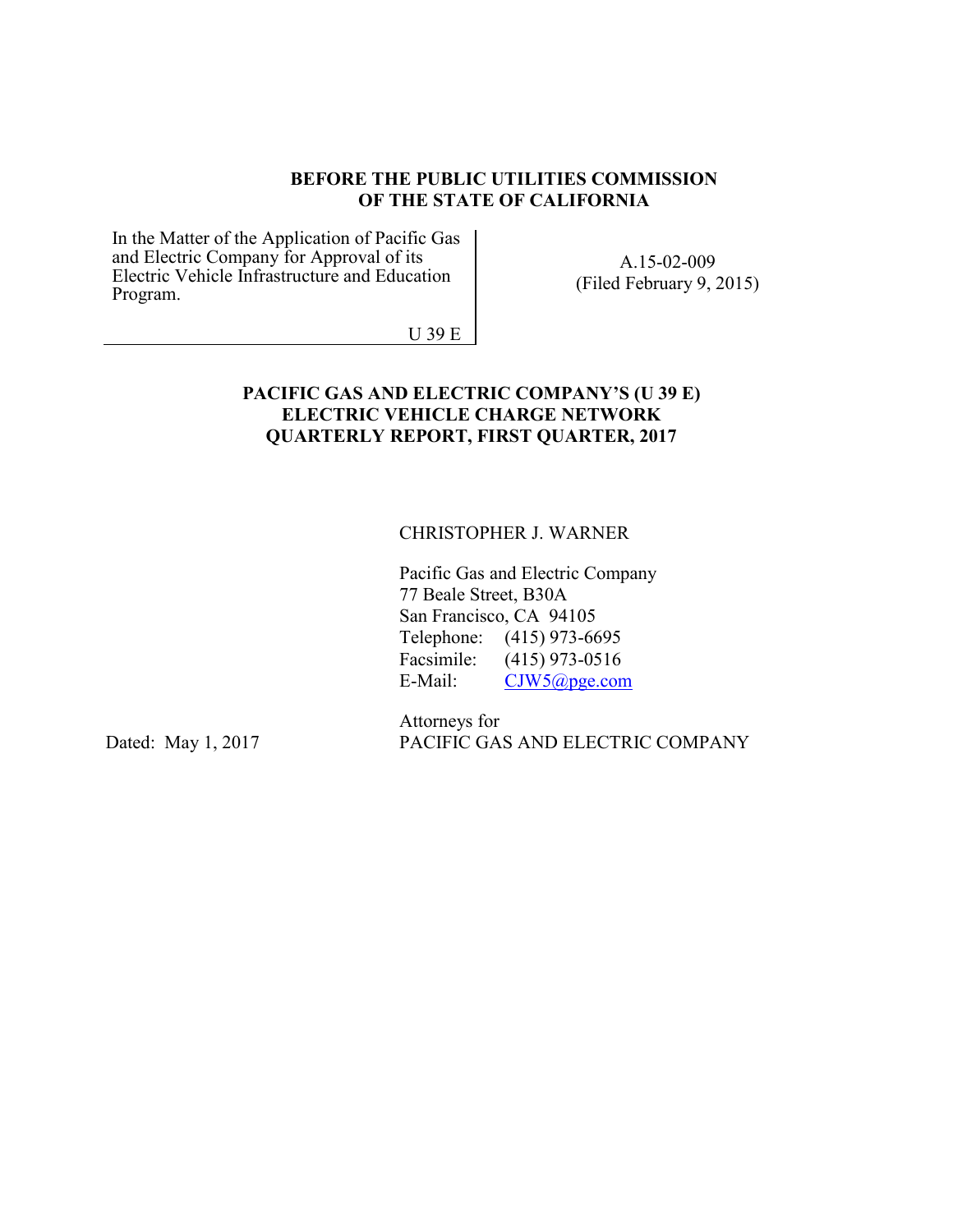#### **BEFORE THE PUBLIC UTILITIES COMMISSION OF THE STATE OF CALIFORNIA**

In the Matter of the Application of Pacific Gas and Electric Company for Approval of its Electric Vehicle Infrastructure and Education Program.

A.15-02-009 (Filed February 9, 2015)

U 39 E

#### **PACIFIC GAS AND ELECTRIC COMPANY'S (U 39 E) ELECTRIC VEHICLE CHARGE NETWORK QUARTERLY REPORT, FIRST QUARTER, 2017**

Pursuant to Ordering Paragraph 20 of D.16-12-065, Pacific Gas and Electric Company

(PG&E) hereby submits the attached EV Charge Network Pilot Program Quarterly Report for

First Quarter, 2017. Per D.16-12-065, the Report is being served on the service list for A.15-02-

009 as well as the members of the Program Advisory Council.

Respectfully Submitted,

CHRISTOPHER J. WARNER

By: */s/ Christopher J. Warner* CHRISTOPHER J. WARNER

Pacific Gas and Electric Company 77 Beale Street, B30A San Francisco, CA 94105 Telephone: (415) 973-6695 Facsimile: (415) 973-0516 E-Mail: CJW5@pge.com

Dated: May 1, 2017

Attorneys for PACIFIC GAS AND ELECTRIC COMPANY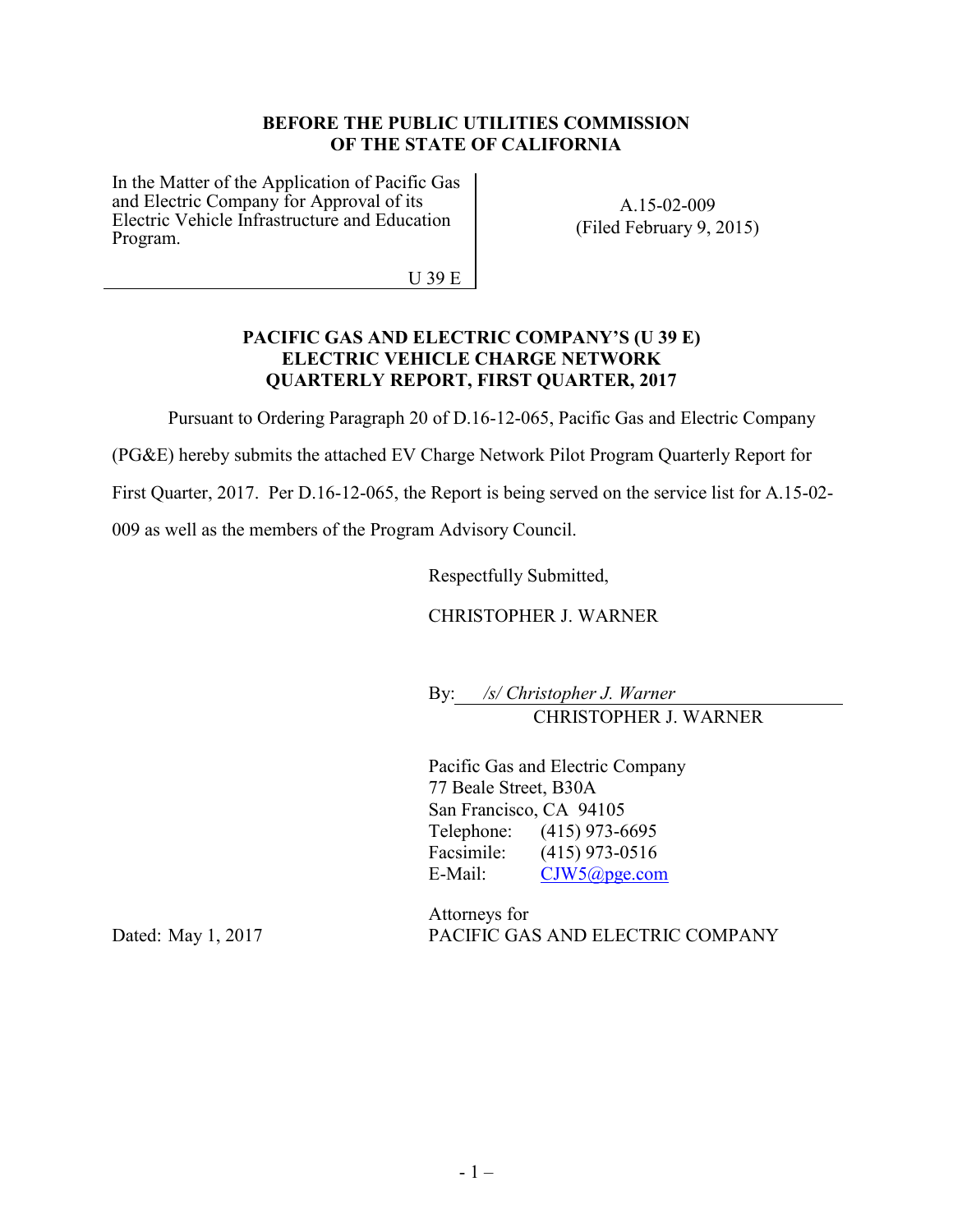# **Pacific Gas and Electric**

# **PG&E Electric Vehicle Charge Network Quarterly Report**

Report Period: January 1, 2017 - March 31, 2017





**Together, Building** a Better California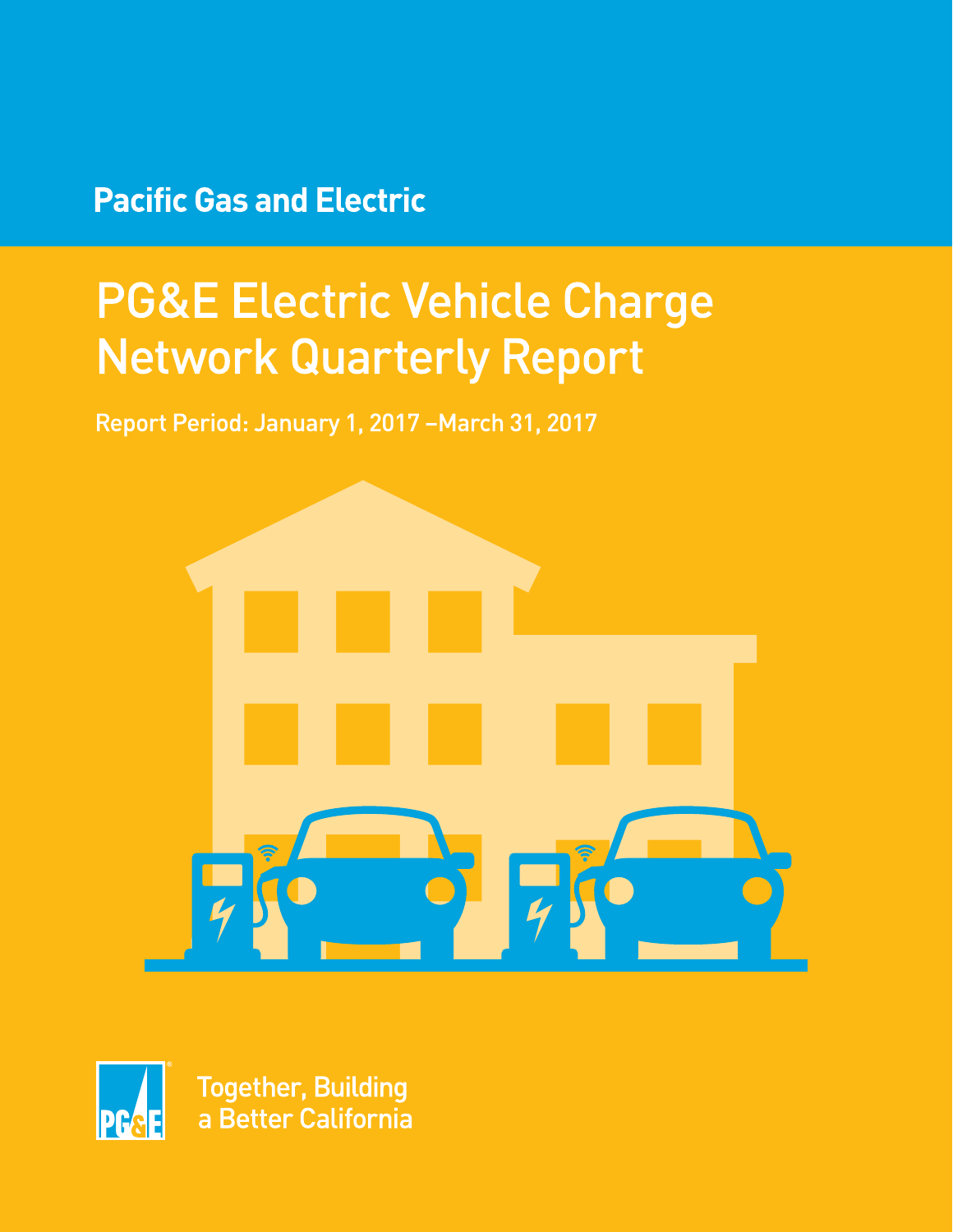# Table of Contents

| <b>1. Executive Summary</b><br>1.1 Charge Network Program Overview<br>1.2 Summary for Quarter                                                                                                                                                                                                                                                                              | 1  |
|----------------------------------------------------------------------------------------------------------------------------------------------------------------------------------------------------------------------------------------------------------------------------------------------------------------------------------------------------------------------------|----|
| 2. Customer Outreach and Enrollment<br>2.1 Charge Network Education and Outreach                                                                                                                                                                                                                                                                                           | 3  |
| 3. Electric Vehicle Supply Equipment Procurement<br><b>3.1 Procurement Process</b><br><b>3.2 EVSE Technical Review</b><br><b>3.3 Contract Opportunity Announcement</b>                                                                                                                                                                                                     | 5  |
| 4. Electric Vehicle Charging Utilization and Load Management<br>4.1 Overview of Utilization and Load Management                                                                                                                                                                                                                                                            | 7  |
| 5. Operations<br>5.1 Charge Network Program Operations<br><b>5.2 Status Update</b><br><b>5.3 Operational Metrics for Quarter</b><br>5.4 Costs<br><b>5.5 Installation Process Time</b><br><b>5.6 Charging station request</b><br><b>5.7 Supplier Diversity</b><br>5.8 Collaboration Efforts with Complementary EV Programs<br>5.9 Disadvantaged Communities Outreach Events | 8  |
| 6. Program Advisory Council Feedback                                                                                                                                                                                                                                                                                                                                       | 10 |
| <b>7. Conclusion</b>                                                                                                                                                                                                                                                                                                                                                       | 11 |
| 8. Appendix<br>8.1 Summary of Program Advisory Council Comments and PG&E Response<br><b>8.2 Direct Program Advisory Comments</b><br>8.3 Description of Program Operational Metrics                                                                                                                                                                                         | 12 |

PAGE

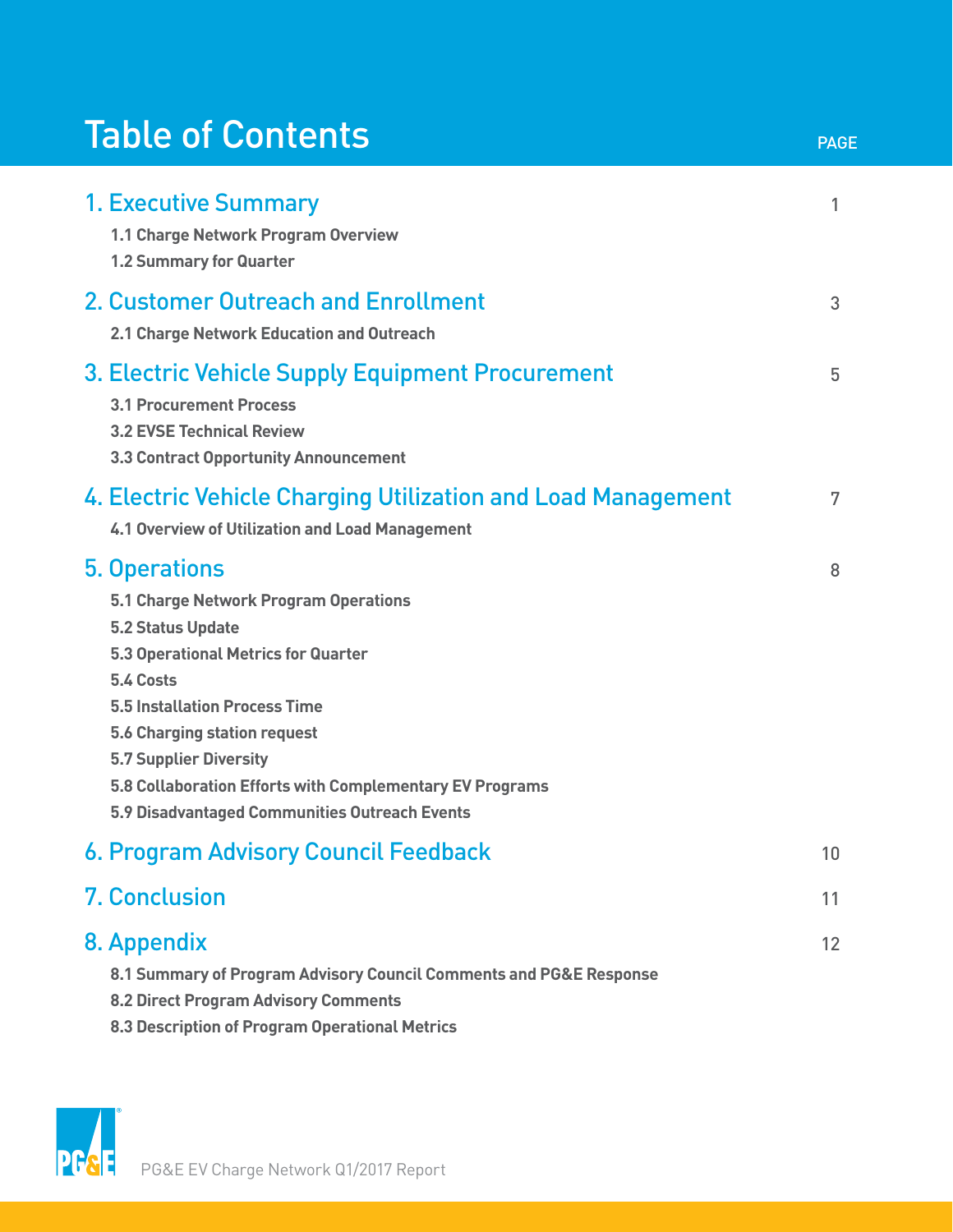EV Supply Equipment Procurement

Executive Summary Customer Outreach EV Supply Equipment EV Charging Utilization Poperations Program Advisory Conclusion<br>Conclusion Conclusion Programent and LockManagement Operations Council Ecodesic Conclusion EV Charging Utilization and Load Management Operations Program Advisory

# 1. Executive Summary

# 1.1 Charge Network Program Overview

PG&E's EV Charge Network Program (Program) was approved on December 15, 2016 through a unanimous vote of the California Public Utilities Commission (Commission).1 The purpose of the program is to increase access to charging for electric vehicles within PG&E's service territory. The Program intends to install 7,500 charging ports over a three-year period focusing on two key market segments, workplaces and multi-unit dwellings. The program includes deployment targets of 15% in Disadvantaged Communities (DACs), as well as in 20-50% in Multi-Unit Dwellings (MUDs).2 These targets aid in facilitating market entry for previously underserved communities and market segments. For participating site hosts, the program is organized into two main ownership options: "EV Charge Owner" and "EV Charge Sponsor."

**EV Charge Owner:** The majority of the electric vehicle service equipment (EVSE) (a minimum of 65%) will be owned by site hosts who are PG&E non-residential customers that have EV charging stations installed on their property. All site hosts may choose to participate under this program option. For these installations, PG&E will install and maintain the EV service connection (make ready infrastructure) to support their use. The site host will be responsible for buying and installing the EV charging station. At these locations, rebates will be offered to site hosts for the EV charging station. The rebates will be paid after the charging stations are installed and operational.

**EV Charge Sponsor:** At the discretion of the individual site host, PG&E may be requested to install, own, and maintain up to 35% (2,625) of the EV charging stations deployed. These EV charging stations will be installed in a turnkey operation to maximize site host convenience. EV Charge Sponsor site hosts must be multi-unit dwellings (MUDs) or workplaces located in disadvantaged communities (DACs).

# 1.2 Summary for Quarter

The following section provides a brief summary of the milestones and actions performed throughout the quarter. This includes site host interest, a summary of the Program Advisory Council (PAC) meeting, and a description of all relevant Advice Letters filed. Once the EV Charge Network launches to customers, this section will also provide standard metrics including the number of customers that applied to the EV Charge Network, number of customers in the design and construction phase of the project, and the number of operational charging stations. In addition, the section will include a breakdown of budget activities and a list of issues encountered in implementing the EV Charge Network and a resolution or lesson learned for each issue.

# Site Host Interest

In January of 2017, PG&E launched the first of the EV Charge Network webpages. This webpage was designed to provide basic programmatic information while stakeholder feedback is gathered to refine the larger marketing, education and outreach plan. In addition to the webpage, PG&E launched an interest form which allows customers to indicate their interest in participating in the program. In the first quarter of 2017 (January 1, 2017-March 31, 2017), 162 organizations indicated their interest in participating in the EV Charge Network Program. Of these organizations, 67% were workplaces and 33% were MUDs.

FIGURE 1.1: SITE HOST INTEREST BY MARKET SEGMENT



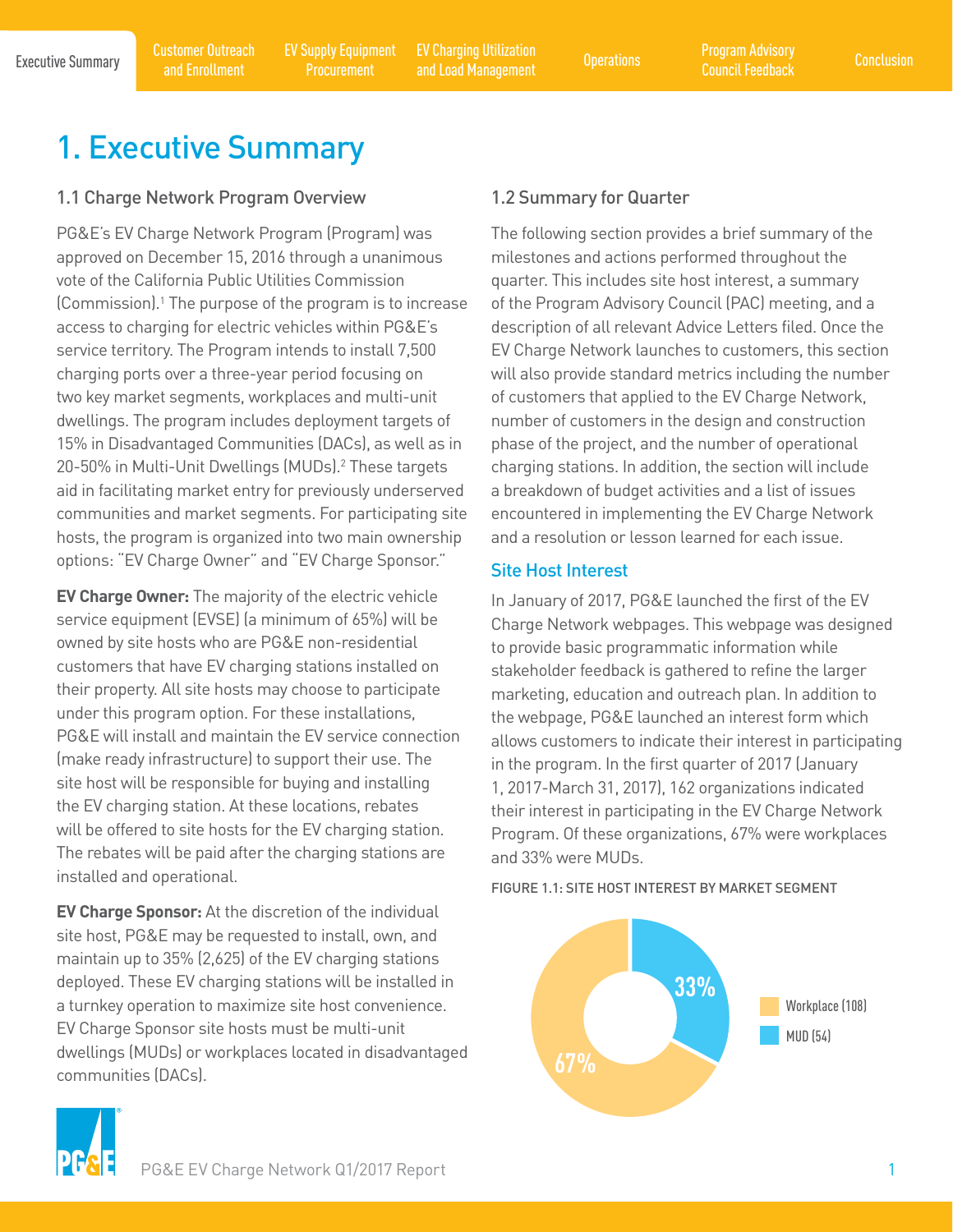EV Charging Utilization and Load Management Operations Program Advisory

#### FIGURE 1.2: NUMBER OF INTEREST ENROLLMENTS BY WEEK



# Program Advisory Council (PAC)

On March 15, 2017, PG&E held its first PAC meeting. Approximately 30 organizations, representing stakeholders from industry, government, and NGOs, attended in-person with several additional stakeholders participating online. The meeting provided stakeholders an opportunity to comment on the program and specifically focused on three key areas: finalizing siting criteria, the revised marketing education and outreach program, and an overview of the EV charging station procurement process. PG&E received overall support during the first PAC meeting. Questions and feedback from external stakeholders are captured in section 6 of this report.

# Advice Letters

PG&E is required to file three Advice Letters as part of the Commission's Decision approving the EV Charge Network.3 These letters focus on three areas, the first establishes the balancing account tracking program costs, the second summarizes the program and rate options, and the third provides the revised marketing, education and outreach plan. PG&E successfully filed the first letter on January 31, 2017 with 5008-E the "Establishment of the Electric Vehicle Infrastructure and Education Balancing Account." The second Advice Letter was filed on February 13, 2017 with 5020-E the "Summary of the Approved Electric Vehicle Infrastructure and Education Program and Details of the Rate Options to Site Hosts." PG&E will file the third Advice Letter related to the revised marketing, education and outreach plan in the second quarter of 2017, which is described in more detail in Section 2 of this report.

# Budget

In Q1, PG&E spent \$112,424 of the \$130M authorized for the EV Charge Program. All of these funds were focused on program implementation and administration. Subsequent reports will be segmented into the following areas:

- Marketing, Education and Outreach
- Design and Engineering
- **Construction**
- Rebates
- Administration and Implementation

FIGURE 1.3 – QUARTERLY BUDGET SPEND



# Key Barriers

PG&E has not yet encountered any key barriers to program implementation. However, this section will outline key issues/barriers to the program as well as any resolutions to these barriers in subsequent quarterly reports.

3. See ordering paragraph 18 and 19 of D 16-12-065.



<sup>1.</sup> The Commission approved the EV Charge Network in D 16-12-065.

<sup>2.</sup> Disadvantaged Communities are defined as the top 25% most impacted census tracts within PG&E's service territory per the CalEnviroScreen3.0, or the latest version.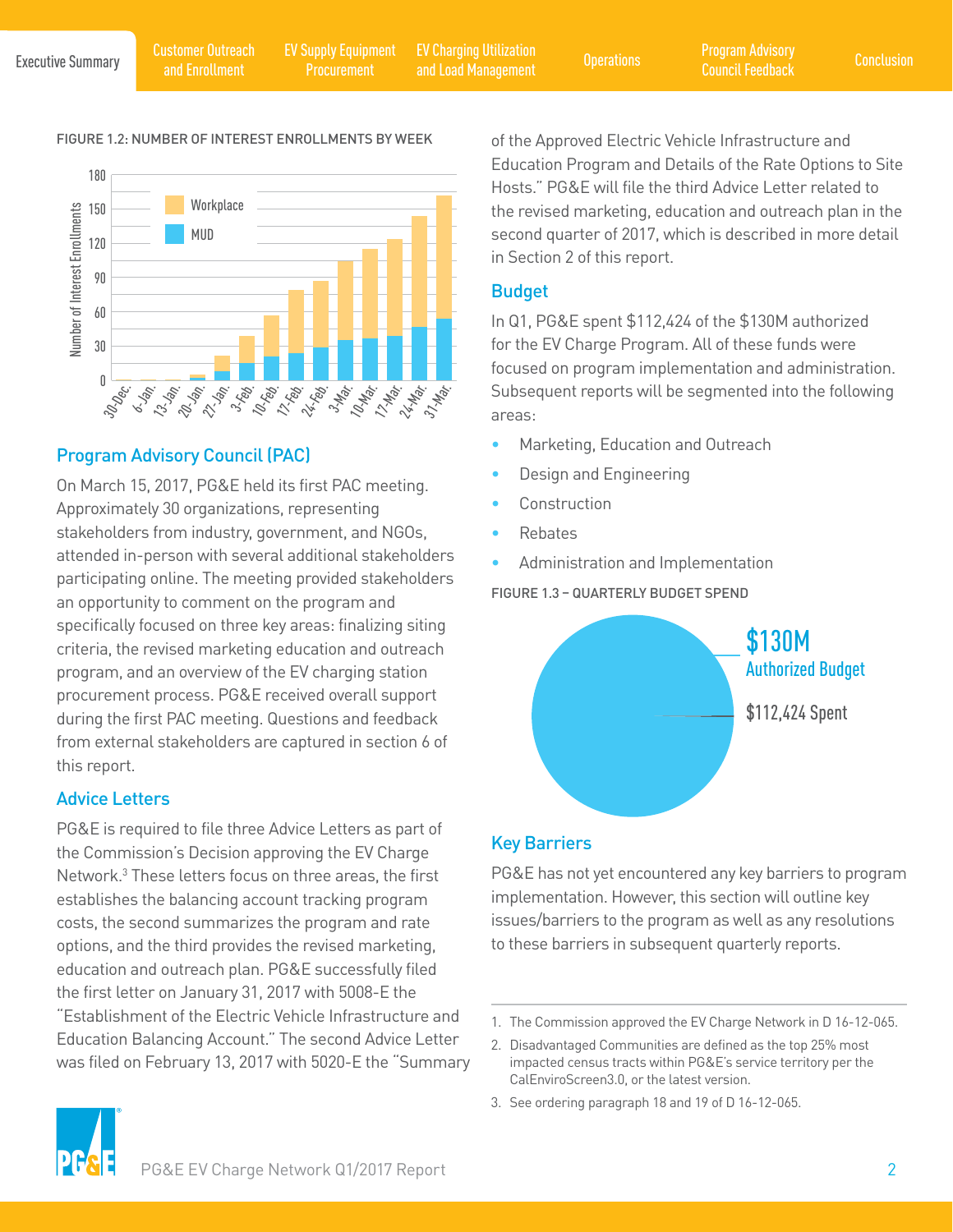Executive Summary Customer Outreach EV Supply Equipment EV Charging Utilization (Executive Summary Conclusion<br>Council Feedback and Enrollment Procurement and Load Management (Executive Suncil Feedback ) conclusion Procurement

EV Charging Utilization and Load Management Operations Program Advisory

# 2. Customer Outreach and Enrollment

# 2.1 Charge Network Education and Outreach

The majority of PG&E's marketing, education and outreach efforts will not occur until the revised plan is submitted to the Commission in the second quarter of 2017. However, throughout the first quarter of 2017, PG&E initiated a variety of initial customer outreach and enrollment strategies. These efforts included stakeholder engagement, webpage and interest form launch, and the development of the Marketing, Education, and Outreach Advice Letter.

Throughout the first quarter of 2017, PG&E collected feedback on our marketing, education and outreach plan from external stakeholders, including presenting the plan at the PAC meeting in March 2017. Prior to the PAC, PG&E met with representatives from the Energy Division, The Utility Reform Network, the Office of Ratepayer Advocates, non-profits, and representatives from the EV charging station industry. PG&E collected feedback from these stakeholders and incorporated this input into our Marketing, Education and Outreach (ME&O) Advice Letter which will be filed in Q2. The Advice Letter will provide more information on the implementation strategy; however, continued involvement from stakeholders is a key component of the plan. An overview of the Advice Letter is provided below.

### Advice Letter Overview:

In the ME&O Advice Letter, PG&E provides a look at the current EV market and challenges faced by the target audiences—workplaces, multi-unit dwellings, disadvantaged communities, and EV drivers. PG&E proposes conducting customer research to help develop the most effective messaging to gain participation in the program. In addition to research, the development of an implementation plan will help set the tactics, timing for customer acquisition, and establish our test and learn approach.

PG&E's proposed ME&O plan includes two key tactics to promote the EV Charge Network—targeted and broadbased outreach. The targeted outreach to site hosts is focused on direct participation in the program. While the broad-based outreach to EV drivers is for general awareness and education related to EV charging—building a groundswell of advocacy for the program. In addition to this outreach, PG&E will build out its web content and online web portal for customers to become educated on the program and to access the online application. Development of web content uniquely geared toward each target audience will drive quality customer engagement.

# Metrics and Tracking

PG&E plans to evaluate the effectiveness of this plan throughout the entirety of the program by utilizing several key metrics. Tracking metrics will help with efforts to test and optimize the program over time. PG&E plans to track and evaluate the success of the campaign based on the following types of metrics described in Figure 2.1.

#### TABLE 2.1:

OVERVIEW OF MARKETING, EDUCATION AND OUTREACH METRICS

| <b>EFFORT</b>                                                               | <b>METRICS</b>                                                      |
|-----------------------------------------------------------------------------|---------------------------------------------------------------------|
| <b>PG&amp;E Outreach: Marketing and</b><br><b>Business Energy Solutions</b> | Open Rates, Click Thru Rates, Sales<br><b>Outreach, Conversions</b> |
| <b>Web Traffic</b>                                                          | Visits, Engagement, Enrollments,<br><b>Emails Collected</b>         |
| <b>Stakeholder Relationships</b>                                            | <b>Total Relationships, Co-marketing</b><br><b>Pieces Developed</b> |
| <b>Events</b>                                                               | <b>Attendees Reached, Conversions</b>                               |
| <b>Earned Media</b>                                                         | <b>Story Count, Impressions</b>                                     |
| <b>Paid Media</b>                                                           | <b>Impressions, Click Thru Rates,</b><br><b>Conversions</b>         |
| <b>Retention</b>                                                            | <b>Total Retargets</b>                                              |
| <b>Referrals</b>                                                            | <b>Number of Referrals, Conversions</b>                             |

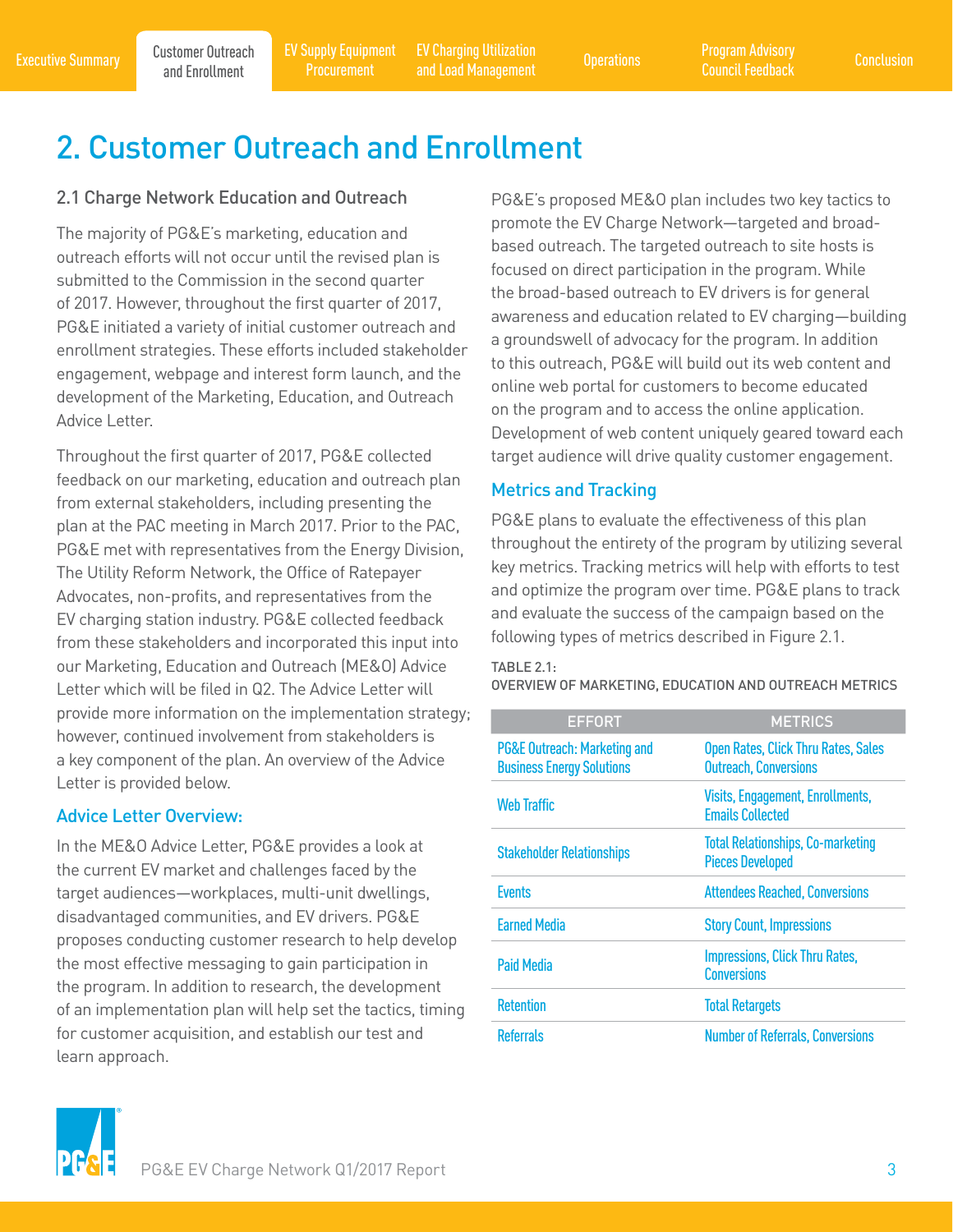Customer Outreach

# EV Charge Network Webpage and Interest Form

In Q1, PG&E launched its EV Charge Network webpage and interest form, which has seen steady customer activity and interest enrollment of potential site hosts. A summary of site host interest is included in the figures and tables below.

#### EV CHARGE LANDING PAGE:

The newly launched EV Charge webpage received 2,480 views in Q1.

### EV CHARGE INTEREST REGISTRATIONS:

From January 1, 2017 to March 31, 2017, 162 organizations have indicated their interest in participating in the EV Charge Network. Of this group, 20% are located in disadvantaged community eligible census tracts. Approximately two-thirds (66%) of these sites are workplaces while one-third (33%) are multiunit dwellings. The sites span the service territory geographically, but the majority are located in the "Central Coast" Region which spans South San Francisco to San Luis Obispo (see figure 2.2).

#### FIGURE 2.1: SITE HOST INTEREST COMPOSITION



**Total = 162**

#### FIGURE 2.2: SITE HOST INTEREST GEOGRAPHY



#### FIGURE 2.3: SITE HOST INTEREST IN DACS AND NON-DACS



Though we have not yet launched marketing efforts, potential sites have expressed their interest. Of those interested, they heard about the program through:

#### TABLE 2.2: Q1 INTEREST REGISTRATION REFERRAL SOURCE

| <b>Other</b>            | 39%        |
|-------------------------|------------|
| <b>External Group</b>   | <b>19%</b> |
| <b>PG&amp;E Website</b> | 17%        |
| <b>PG&amp;E Rep</b>     | 13%        |
| <b>PG&amp;E General</b> | 12%        |

### **2.2 Outreach Events**

PG&E has not yet engaged in any outreach events or DAC-targeted events but we will track their occurrence in this report.

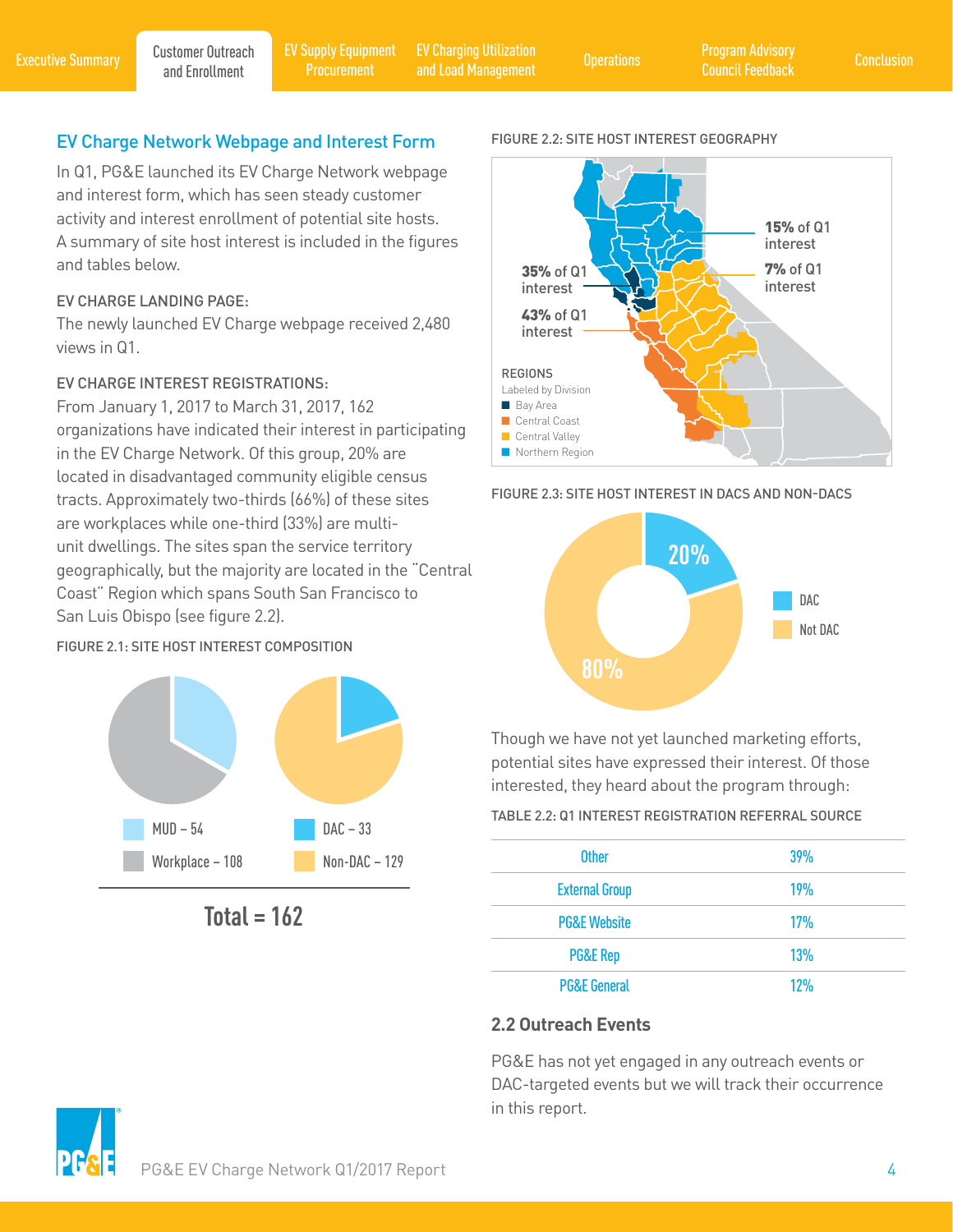EV Charging Utilization and Load Management Operations Program Advisory

# 3. Electric Vehicle Supply Equipment Procurement

# 3.1 Procurement Process

and Enrollment

PG&E is conducting both a Request for Qualification (RFQ) and Request for Proposal (RFP) process to determine eligible electric vehicle service equipment (EVSE) packages that will be available to customers through the EV Charge Owner program. EVSE packages are inclusive of EVSE hardware, software, and network services. The RFQ will identify vendors that offer EVSE packages that meet PG&E's minimum hardware, software, and network requirements. PG&E will not limit the list of suppliers; all supplier EVSE Packages that meet the minimum requirements will be qualified. In addition, suppliers will have the option to qualify EVSE packages every 3 months with quarterly RFQs.

Vendors qualified through the RFQ process will also be eligible for the RFP process, held at a future date, which will select vendor(s) for the EV Charge Sponsor portion of the program. This process is intended to receive competitive price proposals for supplier EVSE packages that meet PG&E's minimum requirements for the RFQ process and additional evaluation criteria to participate in the EV Charge Sponsor option of the program. These criteria will include, but are not limited to, an evaluation of price, quality of bid, supplier diversity, environmental commitment, and financial stability. PG&E intends to award a contract to a more limited number of suppliers than those identified in the RFQ.

# 3.2 EVSE Technical Review

PG&E leveraged the first PAC meeting to provide an overview of the technical requirements outlined in the RFQ and to solicit feedback from participants. This topic was of great interest to participants who requested an additional meeting to receive more detailed information on the technical requirements and another opportunity to provide feedback. As a result, PG&E conducted a webinar on March 23, 2017 focused on reviewing the hardware, software, and network requirements included in the RFQ. The webinar was primarily attended by representatives from the EV charging station industry.

The webinar was useful at gathering industry feedback following the release of the RFQ. Four topics from the discussion yielded follow up and clarification by PG&E, which included NIST Handbook 44, requiring Open Charge Point Protocol (OCPP) version 1.5 or 1.6, EVSE American with Disabilities Act (ADA) requirements, and data collection procedures. A description of the topic and PG&E's action items are discussed below.

### NIST Handbook 44

- NIST Handbook 44 is currently tentative and applies to EVSE in the areas of accuracy of measurement, verification procedure, displays, receipt printers, and response to power interruption. The tentative code requires a digital display in real time that includes information on receipts, operating temperature, accuracy, etc. This only applies to publicly accessible stations.
- As a follow up, PG&E has clarified in the RFQ/ RFP which NIST Handbook 44 requirements will be mandatory, specifically in the area of the digital displays, and determining if the display must be on the EVSE itself or on another application.

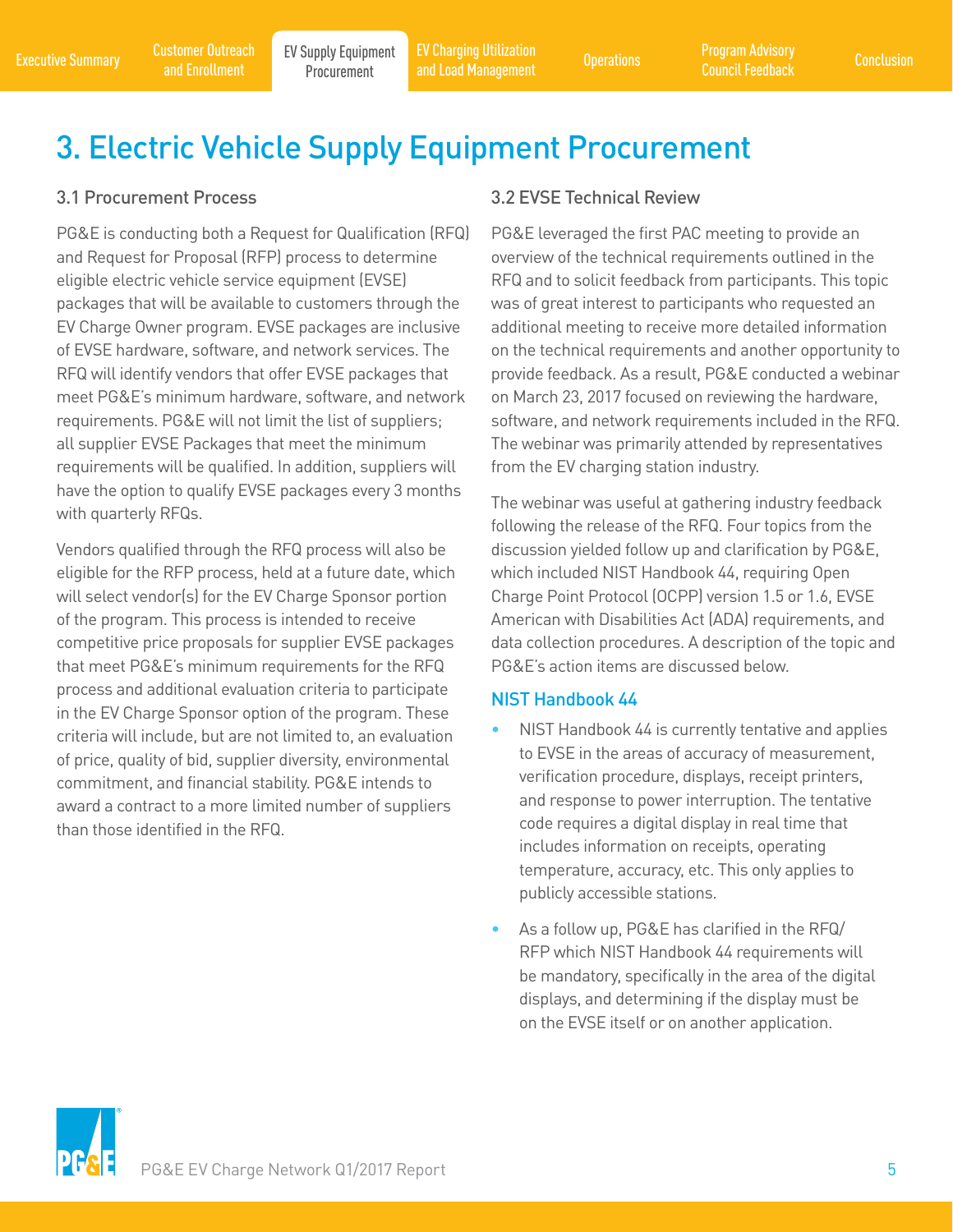Executive Summary Customer Outreach EV Supply Equipment EV Charging Utilization (Deperations Program Advisory<br>Conclusion Conclusion Procurement and Load Management (Deperations Council Feedback Conclusion EV Charging Utilization and Load Management Operations Program Advisory

# OCPP 1.5 vs 1.6

• OCPP is an open standard, independent of any charging station vendor or back-office system. The main difference between OCPP 1.5 vs OCPP 1.6 is version 1.6 includes smart charging functionality. OpenADR2.0b may provide more smart charging functionality than OCPP 1.6. PG&E is requiring OpenADR2.0b, which handles smart charging functionality, thus requiring OCPP 1.5 may be sufficient.

and Enrollment

PG&E conducted additional research on OCPP, and required OCPP 1.5 instead of OCPP 1.6 in the RFQ/RFP.

# ADA Requirements

- Most ADA requirements for EVSE focus on the installation of the EVSE rather than the EVSE itself.
- However, general ADA requirements for the EVSE itself include the following:
	- › Cables need to be kept off the ground, a locking J-1772 coupler that is not more than 48 inches above the surface of the EVSE area.
	- › The EVSE handle should not require undue strength to pull, lift, or operate the handle. Relying on similar federal guidelines, the required pulling or lifting strength should be less than 5-pound force.
	- › The EVSE shall comply with ADA Accessibility Guidelines, Section 309 Operable Parts (note these guidelines apply to EVSE that have been approved for public use by UL, and approved by NEC, Section 625).
- PG&E clarified that the ADA requirements must meet the standards listed above in the RFQ/RFP.

# Data Collection

- An automated data collection upload is preferred over a manual data collection method. Participants identified the challenges with uploading data via SCE's data portal.
- PG&E will incorporate this feedback into the data collection process currently being developed. It should be noted that an automatic upload is preferred.

# 3.3 Contract Opportunity Announcement

On March 27, 2017, PG&E sent a Contract Opportunity Announcement (COA) outlining the EV charging station procurement process to over 100 representatives at over 30 EVSE hardware and software companies. As a result of the COA, PG&E received over 40 suppliers who indicated their interest in participating in the RFQ. PG&E will launch its first RFQ in Q2 and will conduct reoccurring RFQs quarterly to enable additional vendors to qualify for the program.

Future quarterly reports will include a list of successful suppliers that meet the requirements under the RFQ and those that are selected under the RFP.

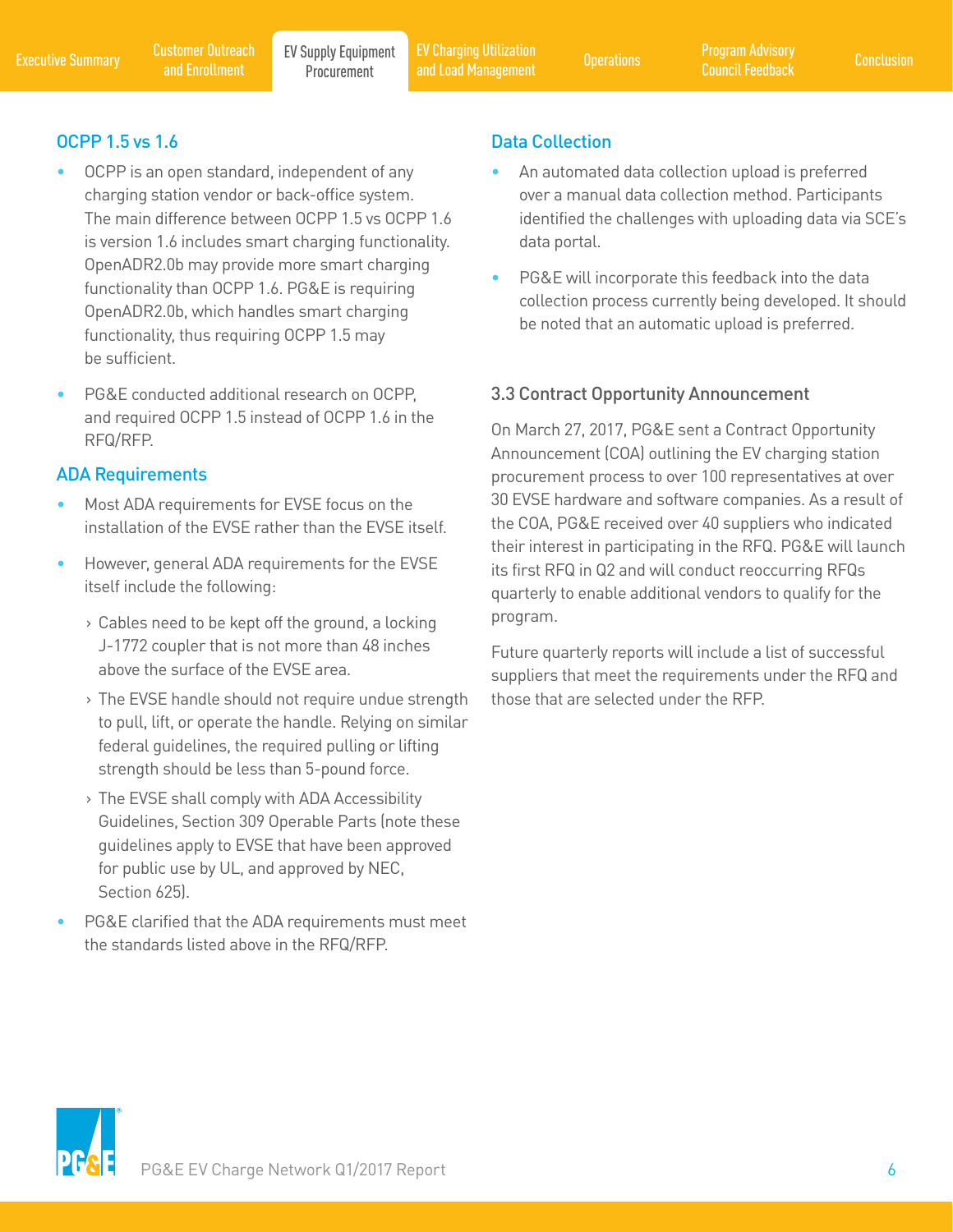# 4. Electric Vehicle Charging Utilization and Load Management

### 4.1 Overview of Utilization and Load Management

Once the first charging stations in the EV Charge Network are operational, PG&E will summarize utilization data, including items such as utilization rate by site and charger type, and charger uptime. PG&E will also summarize load management data and observations, including data on pricing, load management, and charging load profiles. Additional data and metrics will be reported in the Appendix.

PG&E is currently working to develop the guidelines for the load management plans that site hosts will need to design. These guidelines will provide information for site hosts on acceptable load management plans and will be consistent with the program Guiding Principles as described in the Settlement Agreement and approved

by Decision 16-12-065. PG&E will also consult with the Program Advisory Council on the load management guidelines. For participation in the Rate-to-Host option, which allows site hosts to determine the price drivers will pay for charging, site hosts will need to develop a load management plan subject to PG&E approval and in accordance with provided guidelines developed in conjunction with the PAC. For site hosts selecting the Rate-to-Driver option, PG&E's Time-of-use (TOU) rates will serve as a pre-approved load management plan.

At this time, PG&E does not have any installed EV charging stations, and therefore, does not have any utilization or load management data to report.

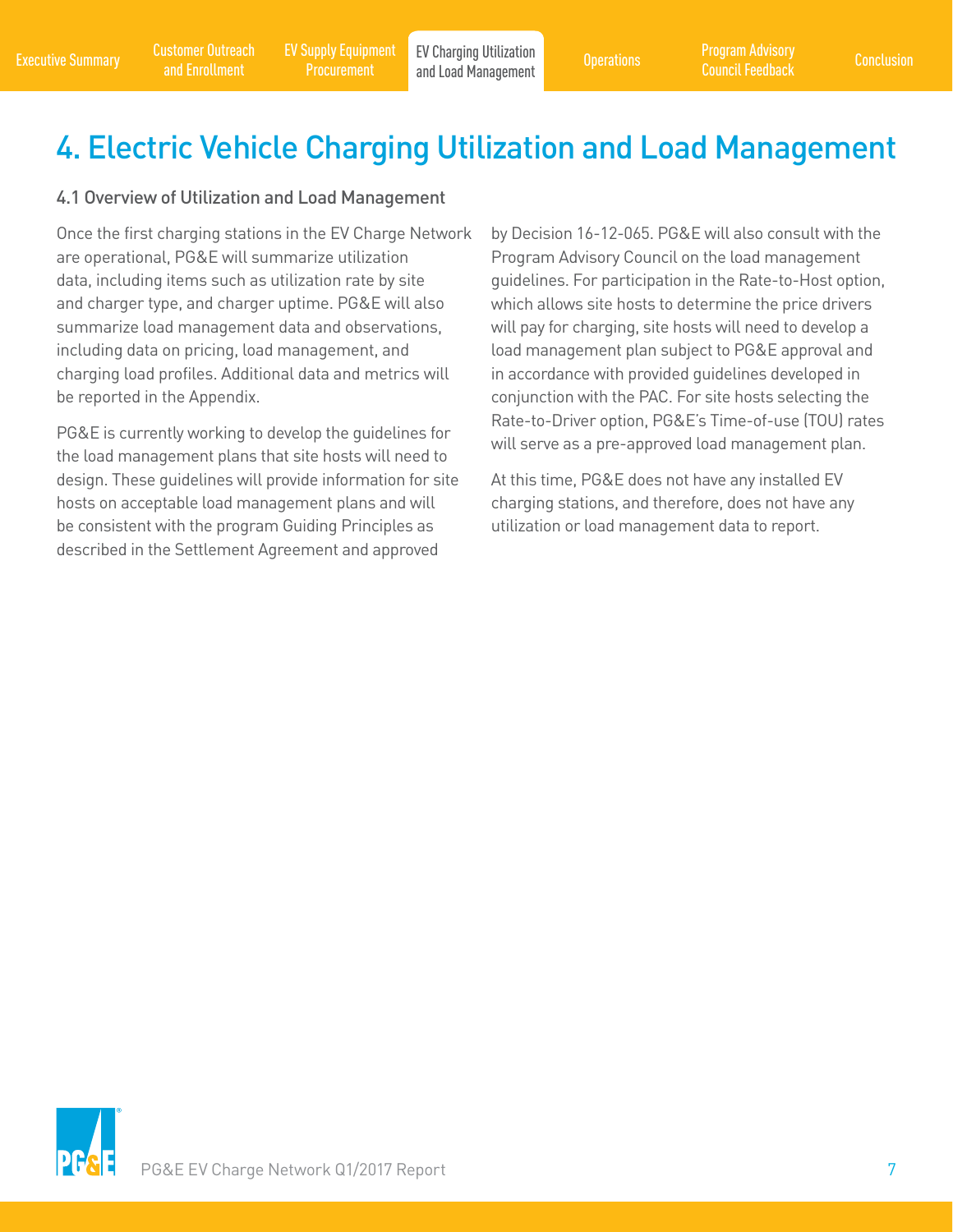# **5. Operations**

# 5.1 Charge Network Program Operations

Interested site hosts will be quided through six steps to participate in the EV Charge Program:

- 1. Info & Application: Site hosts express their interest and apply online at www.pge.com/evcharge
- 2. **Approval:** PG&E reviews the site and determines eligibility for the program
- 3. Design and Contracting: If selected, PG&E will create a preliminary design which is shared with the site host who then selects their equipment for the project and the ownership model (Charge Owner or Charge Sponsor).
- 4. Final approvals: If the site host approves the designs, they will sign their approval, easement for PG&E to access their property, and participation agreement.
- 5. Construction: With approvals signed, PG&E will manage construction in coordination with the site host.
- 6. Activation: Once construction is complete, the charger receives electricity, and an inspection has occurred, PG&E will issue rebates or collect participation payments depending on the ownership model selected by the site host.

# 5.2 Status Update

In Q1 2017, PG&E actively reviewed the 162 interest statements received from prospective site hosts and determines their eligibility in the program on a rolling basis. As PG&E approves sites, performs design and contracting, and completes additional Operations steps, we will track and report on the number of sites at each stage. As data is made available, PG&E will report on:



- Average installation costs (per plug)
- Actual and projected installation costs
- Actual and projected infrastructure costs
- $\bullet$ Explanation of any significant differences between projections and actuals
- Review of cost drivers and remedy actions as needed
- Total estimated pilot costs and remaining budget

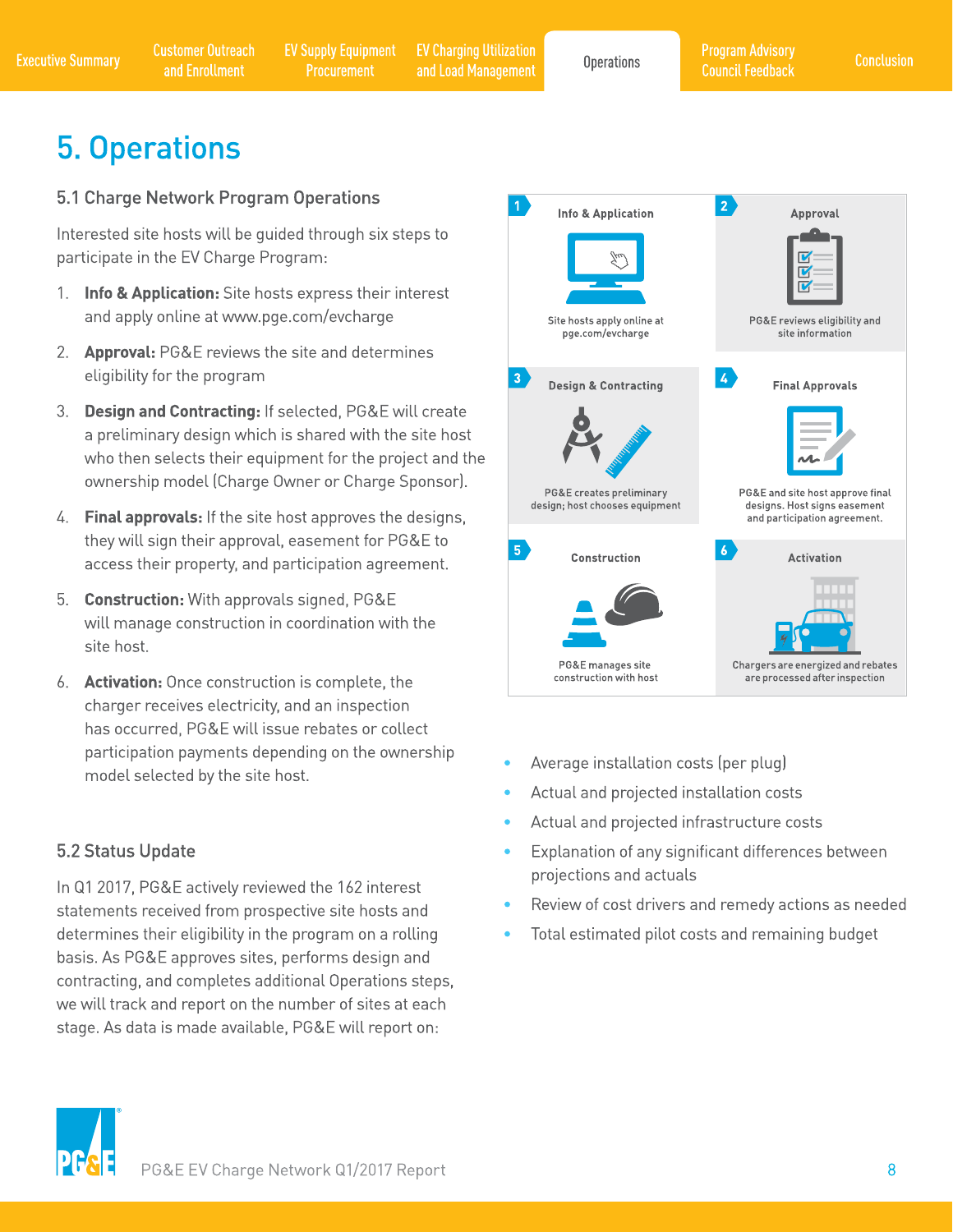# 5.3 Operational Metrics for Quarter

As data is made available, we intend to provide the following metrics:

- Total number of applications received
- Number of approved and confirmed sites
- Number of applicants rejected
- Number of applicants withdrawn

# 5.4 Costs

As data is made available, we intend to provide the following metrics:

- Total estimated pilot costs
- Average cost per site (EV Charge Owner)
- Average cost per port (EV Charge Owner)
- Average cost per site (EV Charge Sponsor)
- Average cost per port (EV Charge Sponsor)

### 5.5 Installation Process Time

As data is made available, we intend to provide the following metrics:

- Average time for each installation step
- Average total installation time

### 5.6 Charging station request

As data is made available, we intend to provide the following metrics:

- Number of charge ports requested
- Number of total charge ports approved
- Average number of charge ports approved per site

# 5.7 Supplier Diversity

PG&E is committed to diversity in the workplace and with the companies with which we do business. Our Supplier Diversity program provides vital opportunities for businesses owned by women, minorities, service-disabled veterans and lesbian, gay, bisexual and transgender (LGBT) individuals. Supplier diversity will be scored as part of the RFQ and RFP process for the EV Charge Program and will be incorporated in any contracts for services as part of this program.

# 5.8 Collaboration Efforts with Complementary EV Programs

PG&E will track any events or collaboration with external organizations or government entities in connection to the EV Charge Network as those partnerships arise.

# 5.9 Disadvantaged Communities Outreach Events

PG&E has not yet engaged in any outreach events or DAC-targeted events but we will track their occurrence in this report.

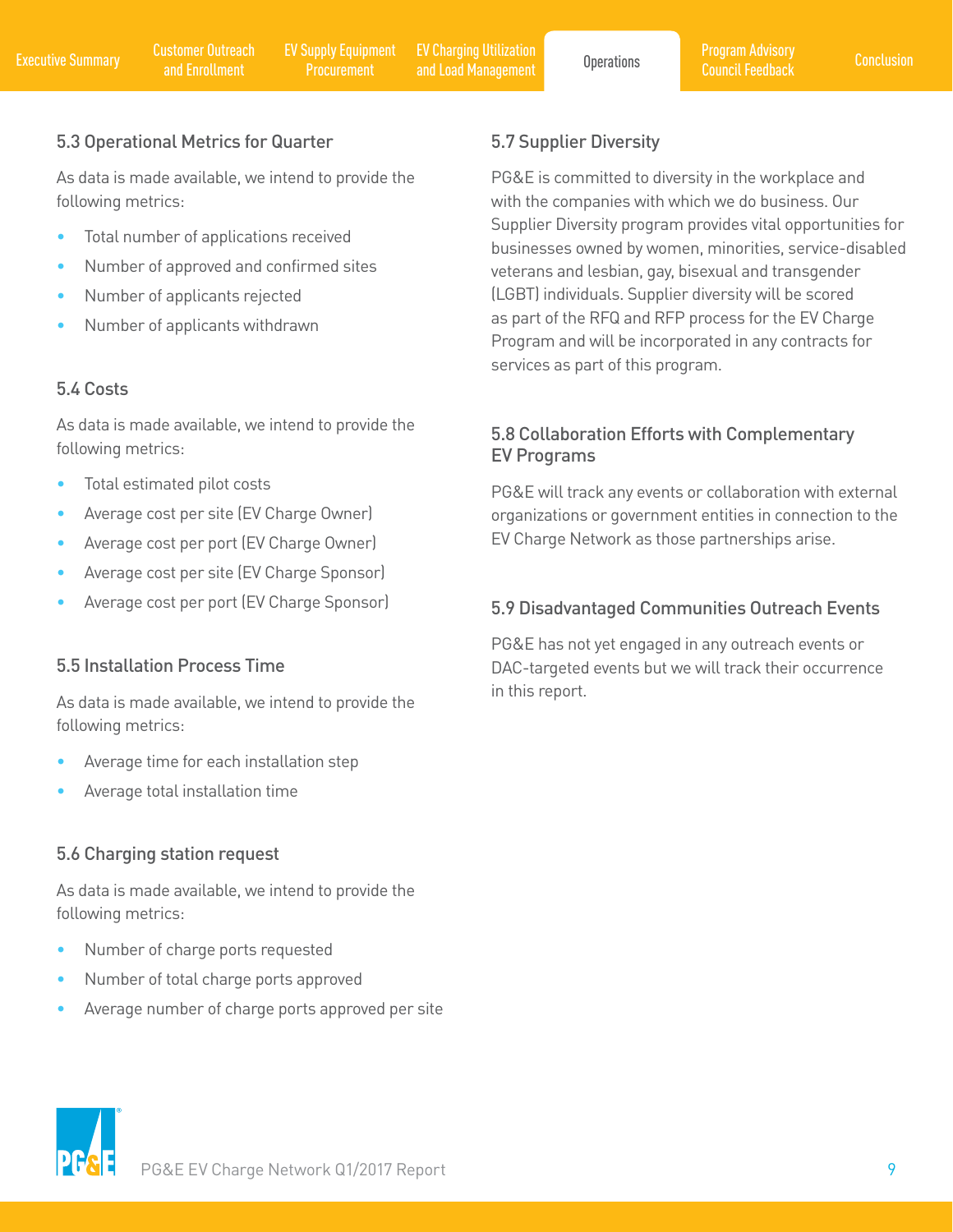Executive Summary Customer Outreach EV Supply Equipment EV Charging Utilization Concretions Program Advisory Conclusion<br>Council Feedback and Enrollment Procurement and Load Management Operations Council Feedback EV Supply Equipment Procurement

EV Charging Utilization and Load Management Operations

# 6. Program Advisory Council Feedback

The first PAC meeting was held on March 15th and included a diverse group of stakeholders. Approximately thirty organizations attended including representatives from the EV charging station industry, non-profits, government entities, utilities, community choice aggregators, and homeowners associations. The table below describes the distribution of the stakeholders present at the meeting.

TABLE 6.1 – DISTRIBUTION OF PG&E PAC MEMBERS

| <b>ORGANIZATION TYPE</b>                  | <b>NUMBER OF CONTACTS</b> |
|-------------------------------------------|---------------------------|
| <b>Electric Vehicle Service Providers</b> | 9                         |
| <b>Non Profit</b>                         | 4                         |
| <b>Government</b>                         | 6                         |
| <b>Utility</b>                            | 2                         |
| <b>CCA</b>                                | 2                         |
| <b>Industry Group</b>                     | 2                         |
| <b>Homeowners Association</b>             |                           |
| <b>Installer</b>                          | 2                         |
| TOTAL                                     | 28                        |

PAC members were active in discussions and comments throughout the meeting. Overall most questions and comments sought clarification of information presented. Conversation focused on the value of partnerships, customer outreach and education, the vendors' role during charger installation, and ongoing operations and maintenance once chargers are installed.

PG&E captured stakeholder comments during the meeting and also collected feedback by email submission after the meeting. Feedback was organized into the four categories discussed during the meeting: General Program Comments, Program Siting Criteria, Education and Outreach Plan, and Procurement. PG&E has provided responses to the questions and comments in the Appendix.

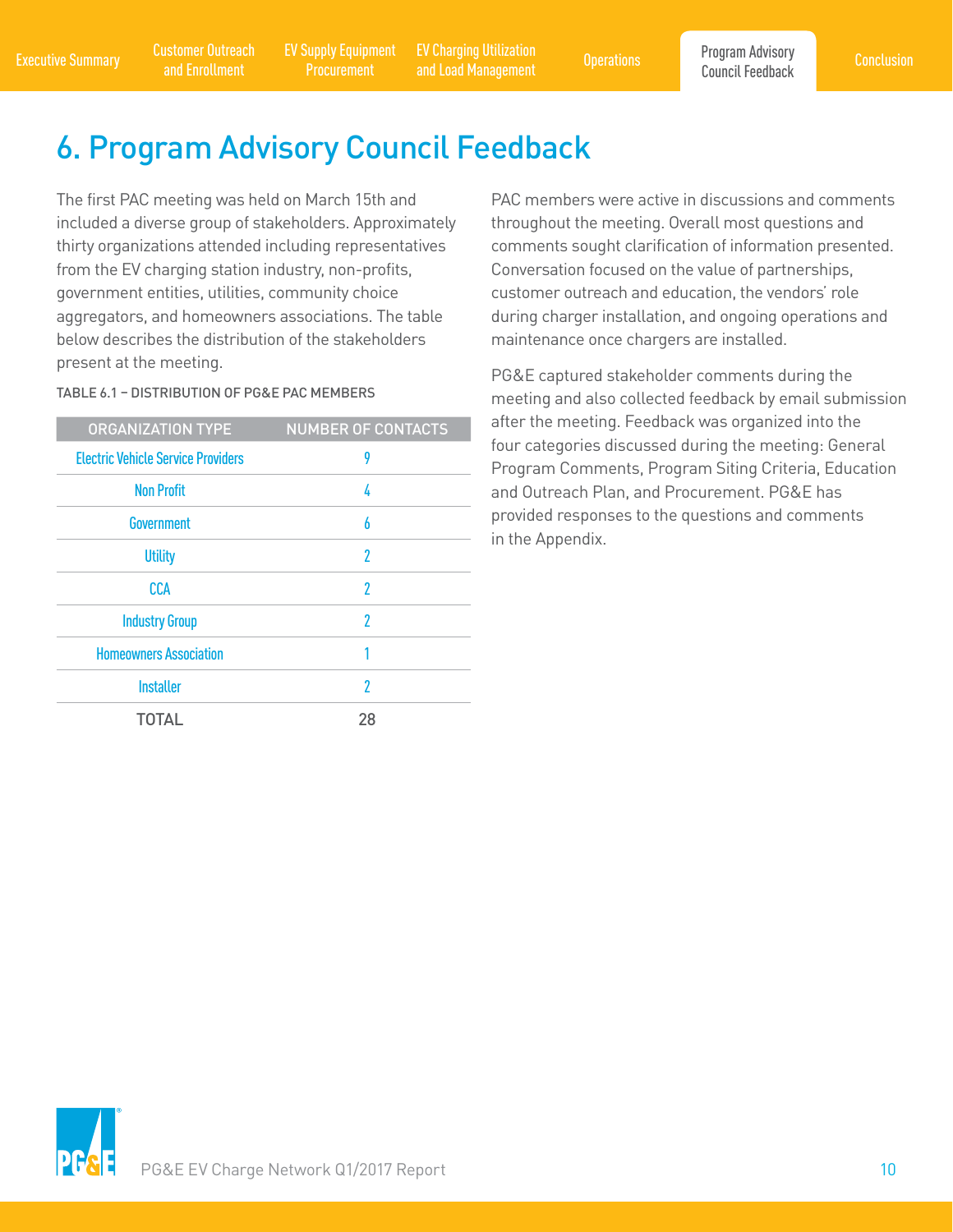# 7. Conclusion

In the inaugural quarter of the EV Charge Program, PG&E held its first PAC meeting, collected stakeholder comments, established a public website to share program information and receive interest statements from prospective site hosts, and initiated the first quarterly RFQ with a Contract Opportunity Announcement (COA). In Q2, PG&E plans to coordinate vendor submissions, evaluate bids, and select qualified EVSPs from the first RFQ process.

PG&E has not yet encountered any key barriers to program implementation.

PG&E continues to believe that it has a central role to play in California's EV adoption and in helping the state meet its goal of 1.5 million zero emission vehicles on its roads by 2025. PG&E is also mindful of potential grid benefits that EV charger deployment may drive, such as load shaping through demand response communications and the establishment of load management guidelines.

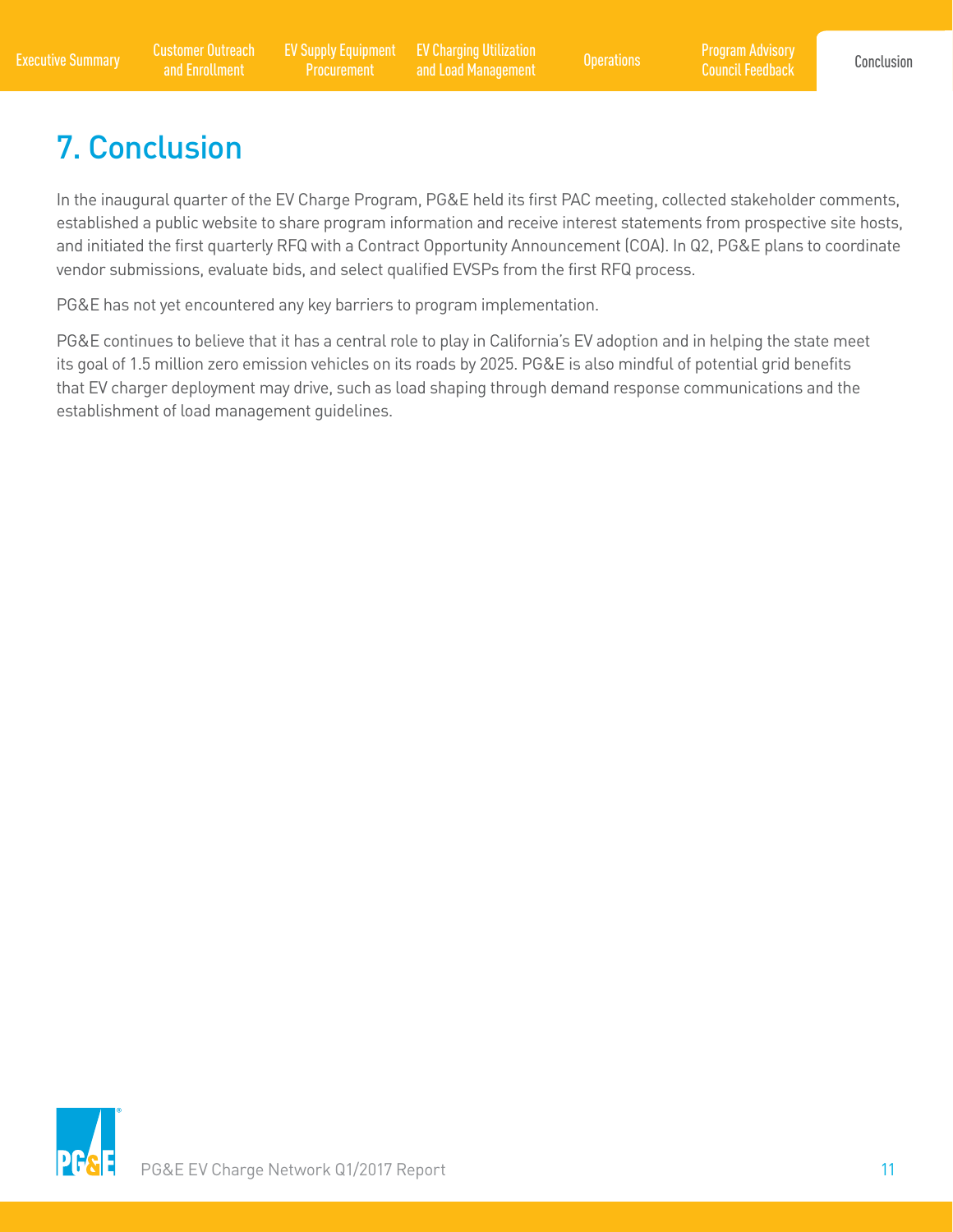# 8. Appendix

# 8.1 Summary of Program Advisory Council Comments and PG&E Response

The following PAC members provided comments during or after the meeting:

| <b>PAC MEMBER NAME</b>   | PAC MEMBER ORGANIZATION                   |
|--------------------------|-------------------------------------------|
|                          |                                           |
| Eric Borden              | The Utility Reform Network                |
| Max Baumhefner           | Natural Resources Defense Council         |
| Enid Joffe               | <b>Clean Fuel Connection</b>              |
| Dave Packard             | Charge Point                              |
| Noel Crisostomo          | California Energy Commission              |
| Carolyn (Carrie) Sisto   | <b>CPUC Energy Division</b>               |
| <b>Stacey Reineccius</b> | Powertree                                 |
| <b>Brant Arthur</b>      | Sonoma County Transportation Authority    |
| Lauren Casey             | Sonoma County Transportation Authority    |
| <b>Bret Sisson</b>       | <b>EVSE LLC</b>                           |
| <b>Steve Bloch</b>       | <b>EV Connect</b>                         |
| <b>Rick Tse</b>          | <b>CPUC Office of Ratepayer Advocates</b> |
| Marc Joseph              | Coalition of CA utility employees         |
| Phil Villagomez          | <b>Shell Energy</b>                       |
| Angie Boakes             | <b>Shell Energy</b>                       |
| <b>Torben Spitzer</b>    | <b>Siemens</b>                            |
| <b>Scott Saffian</b>     | Driivz, inc.                              |
| Katherine Stainken       | Plug In America                           |
| Joel Espino              | The Greenlining Institute                 |
| <b>Arcady Sosinov</b>    | FreeWire Technologies                     |

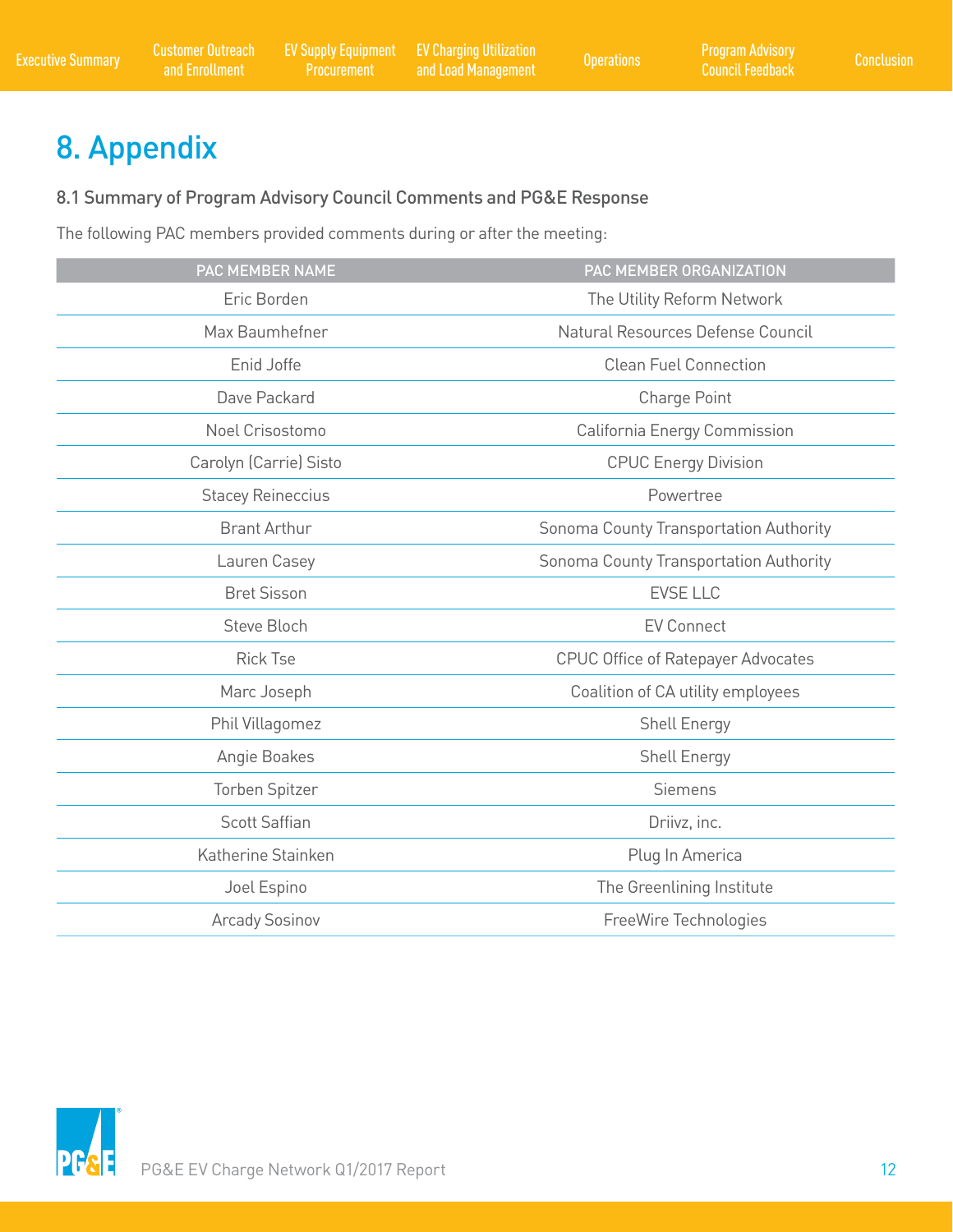The table below describes the comments received from PAC members and PG&E's response.

# 1. General Program Comments

| <b>COMMENT</b>                                                                                        | <b>RESPONSE</b>                                                                                                                                                                                                                                                                                 |
|-------------------------------------------------------------------------------------------------------|-------------------------------------------------------------------------------------------------------------------------------------------------------------------------------------------------------------------------------------------------------------------------------------------------|
| Will PG&E gather input from site hosts who halt<br>program participation before charger installation? | Yes, PG&E will seek site host feedback and input<br>if/when they decide not to participate in installation.                                                                                                                                                                                     |
| How are "charger costs" defined for the site hosts?                                                   | EV Charge Owner site hosts pay for EVSE Package<br>cost, installation to the make ready and software<br>costs associated with the EVSE Package. EV Charge<br>Sponsor site hosts do not pay for these costs but are<br>subject to a participation payment.                                       |
| Multiple groups recommend working with local<br>organizations to produce a variety of benefits.       | PG&E intends to collaborate with a variety of<br>partners including local community development<br>organizations.                                                                                                                                                                               |
| Can EV Service Providers (EVSPs) keep a percentage<br>of the profit from chargers?                    | EVSPs and the customer of record (the site host)<br>determine how to set billing and revenue for<br>end customers. Site hosts are able to profit from<br>chargers if they seek profits and EVSPs could receive<br>a profit as well depending on site host pricing<br>mechanisms and agreements. |
| How will the program accommodate new technology<br>coming to market?                                  | RFQs will be held quarterly and will work to<br>incorporate new technology as it comes to market.<br>Rebates and participation payments will remain fixed<br>to "charger base costs."                                                                                                           |
| How can EVSPs interface with customers during the<br>design / site-walk portion of construction?      | PG&E will work to enable communication between<br>the customer and EVSPs once the customer has<br>expressed their preferred ownership model and their<br>chosen EVSP.                                                                                                                           |

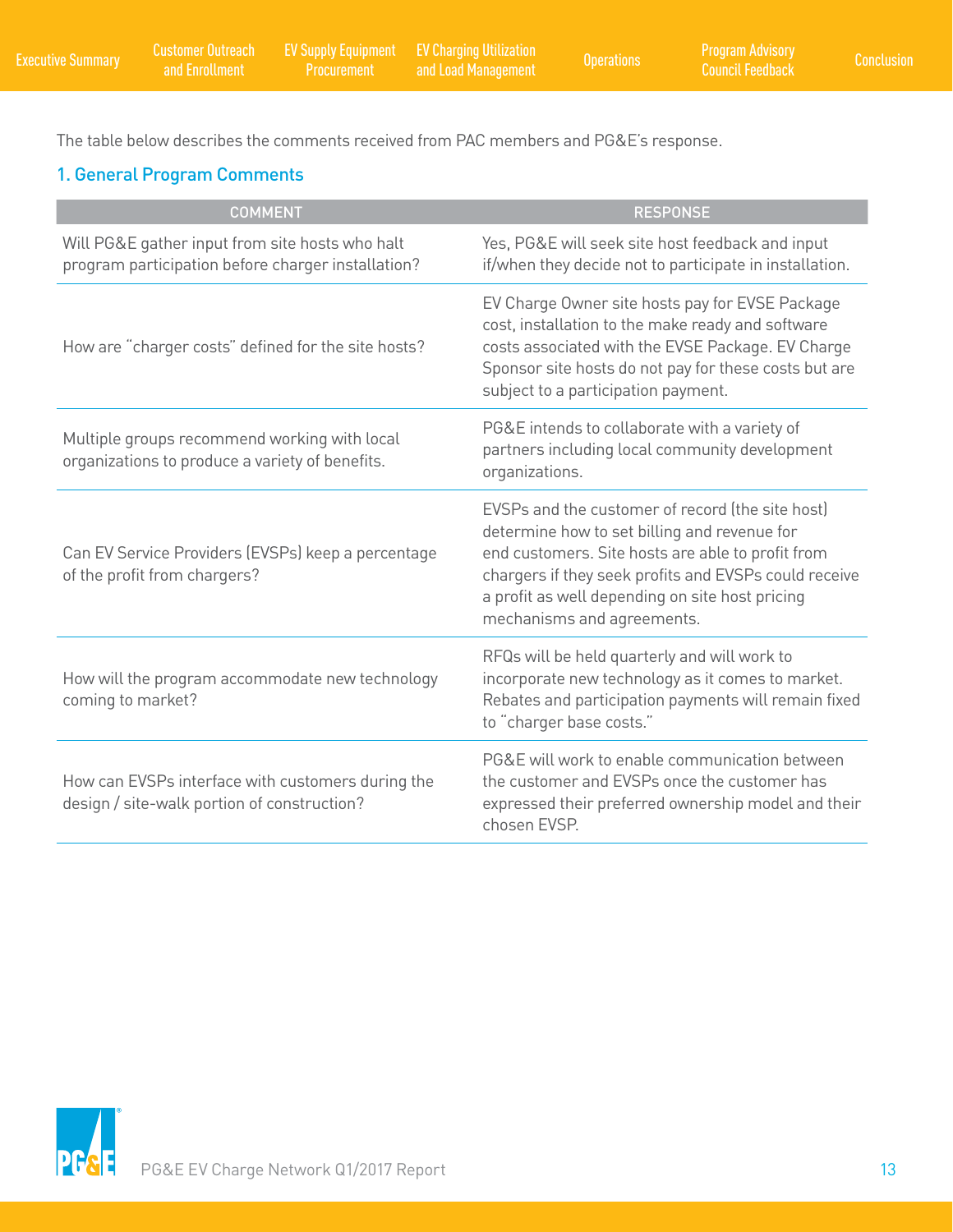and Enrollment

EV Supply Equipment

Executive Summary Customer Outreach EV Supply Equipment EV Charging Utilization Program Advisory Conclusion Conclusion<br>Conclusion Conclusion Customer Conclusion Conclusion Conclusion Conclusion Conclusion EV Charging Utilization and Load Management Operations Program Advisory

Council Feedback

| <b>COMMENT</b>                                                     | <b>RESPONSE</b>                                                                                                                                                                                                                                                                                                                                                                                                                                                                                                                                                                                                                                                                                                                                                                                                                                                                                                                                                                                                                                                                                                                                                                                                                                                                                                                                                                                                                                                                                                                                                                                                                                                                                                                                                                                                                                                                                                                                                        |
|--------------------------------------------------------------------|------------------------------------------------------------------------------------------------------------------------------------------------------------------------------------------------------------------------------------------------------------------------------------------------------------------------------------------------------------------------------------------------------------------------------------------------------------------------------------------------------------------------------------------------------------------------------------------------------------------------------------------------------------------------------------------------------------------------------------------------------------------------------------------------------------------------------------------------------------------------------------------------------------------------------------------------------------------------------------------------------------------------------------------------------------------------------------------------------------------------------------------------------------------------------------------------------------------------------------------------------------------------------------------------------------------------------------------------------------------------------------------------------------------------------------------------------------------------------------------------------------------------------------------------------------------------------------------------------------------------------------------------------------------------------------------------------------------------------------------------------------------------------------------------------------------------------------------------------------------------------------------------------------------------------------------------------------------------|
| How are demand charges spread out over the<br>customers (drivers)? | The site host is always the customer of record and<br>thus responsible for the energy bill related to the<br>EVSE packages installed. If the installation is under<br>75 kilowatts (kW), the site host will be enrolled<br>in A6 which does not include demand charges. If<br>the installation is over 75 kW the site host will be<br>enrolled in A10 which does have demand charges.<br>Pricing to the driver is determined by the site host.<br>If the site host elects the Rate-to-Driver option,<br>the site host will pass along the cost of electricity<br>directly to the driver. Under this rate option In order<br>to recover any additional charges associated with<br>the rate schedule, the site host will have the option<br>to include a Rate Adder with the energy price per<br>kilowatt-hour (kWh) passed on to EV drivers. The<br>Adder should represent the non-energy additional<br>charges associated with the applicable rate (i.e. the<br>customer charge for Schedule A-6, or the customer<br>charge and the demand charge for Schedule<br>A-10) converted into a volumetric price per kWh<br>by distributing the charges among all EV charging<br>projected for the given billing period. If a site host<br>decides to use an Adder to recover the additional<br>charges on their rate schedule, then EV drivers<br>will pay the applicable TOU price per kWh for their<br>energy use, plus the Adder (an additional price per<br>kWh) to cover their contribution to the site host rate<br>schedule's nonenergy charges. PG&E will provide<br>a tool that site hosts can use as a guideline for<br>estimating the appropriate Adder as a price per kWh<br>based on the projected utilization of the chargers at<br>that site. If a site host does not select the Rate-to-<br>Driver option, the site host will develop alternative<br>pricing for its charging stations using other load<br>management strategies in the Rate-to-Host option. |
| How long will chargers be maintained / warrantied?                 | EVSE packages will be warrantied for a period of<br>three years from the date of acceptance, or upon<br>delivery of the EVSE to the participating Site Host by<br>the EVSP. Either PG&E or the site host will maintain<br>the infrastructure for 10 years depending on the                                                                                                                                                                                                                                                                                                                                                                                                                                                                                                                                                                                                                                                                                                                                                                                                                                                                                                                                                                                                                                                                                                                                                                                                                                                                                                                                                                                                                                                                                                                                                                                                                                                                                             |

ownership model selected.

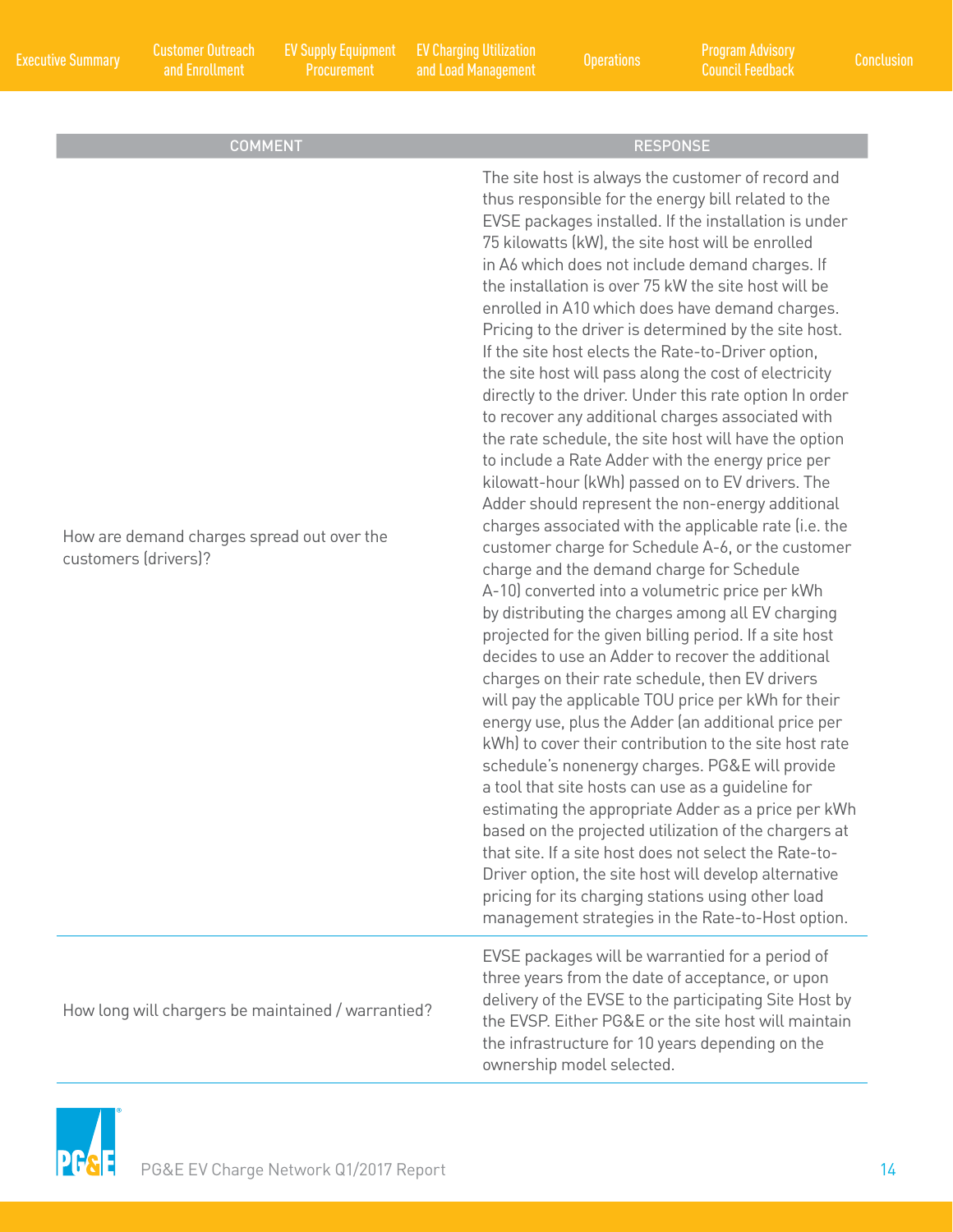| <b>COMMENT</b>                                                                                                         | <b>RESPONSE</b>                                                                                                                                                                                                                                                                                                                                                                                                                                                                                                                                      |
|------------------------------------------------------------------------------------------------------------------------|------------------------------------------------------------------------------------------------------------------------------------------------------------------------------------------------------------------------------------------------------------------------------------------------------------------------------------------------------------------------------------------------------------------------------------------------------------------------------------------------------------------------------------------------------|
| Will signage or sensors associated with EVSE be<br>included in the charger cost?                                       | PG&E is qualifying EVSE packages which include the<br>hardware, software, and network services. Under<br>the EV Charge Owner program, the site hosts will be<br>responsible for purchasing the EVSE package, the<br>installation onto make-ready, as well as the ongoing<br>network and operations services fees. However, they<br>will receive a rebate which is fixed to the "charger<br>base costs." Under the EV Charge Sponsor option,<br>PG&E will cover these costs however the site host<br>will be responsible for a participation payment. |
| Do sites have a minimum charge port requirement?                                                                       | There is not a minimum charge port requirement<br>for a site host. However, the program aims to install<br>a minimum of 10 EVSE at each site and sites will<br>be evaluated and selected on a variety of factors<br>including unit costs.                                                                                                                                                                                                                                                                                                            |
| Who pays network service fees?                                                                                         | Under the Charge Sponsor: PG&E pays the service<br>fees. Under the Charge Owner: site hosts pays<br>service fees.                                                                                                                                                                                                                                                                                                                                                                                                                                    |
| Who receives the financial review when companies<br>bundle together?                                                   | Financial review will be conducted for hardware and<br>software vendors when bundled for the RFQ and<br>RFP. However, the final price of the EVSE package<br>will be negotiated between the site host under the<br>EV Charge Owner option and PG&E under the EV<br>Charge Sponsor.                                                                                                                                                                                                                                                                   |
| What is EVSP bundling during RFQ?                                                                                      | Bundling is the paring of EV hardware and software<br>to create one "EVSE Package" which is bid into the<br>RFQ/RFP.                                                                                                                                                                                                                                                                                                                                                                                                                                 |
| Why is the customer participation payment 4 times<br>larger than SDG&E's; has PG&E considered a statewide<br>standard? | The CPUC established the participation payment<br>calculation in the final decision. PG&E has not yet<br>considered a statewide standard but could consider one<br>for phase two if and when that application is adopted.                                                                                                                                                                                                                                                                                                                            |
| Has PG&E gained any lessons learned from<br>SCE or SDG&E as they implement their programs?                             | PG&E is a silent member of SCE and SDG&E's PACs<br>and we conduct monthly IOU coordination meetings to<br>review customer engagement, deployment processes,<br>and cost updates, as well as challenges and key issues.<br>These meetings have been a critical component to<br>understand how to streamline the program.                                                                                                                                                                                                                              |

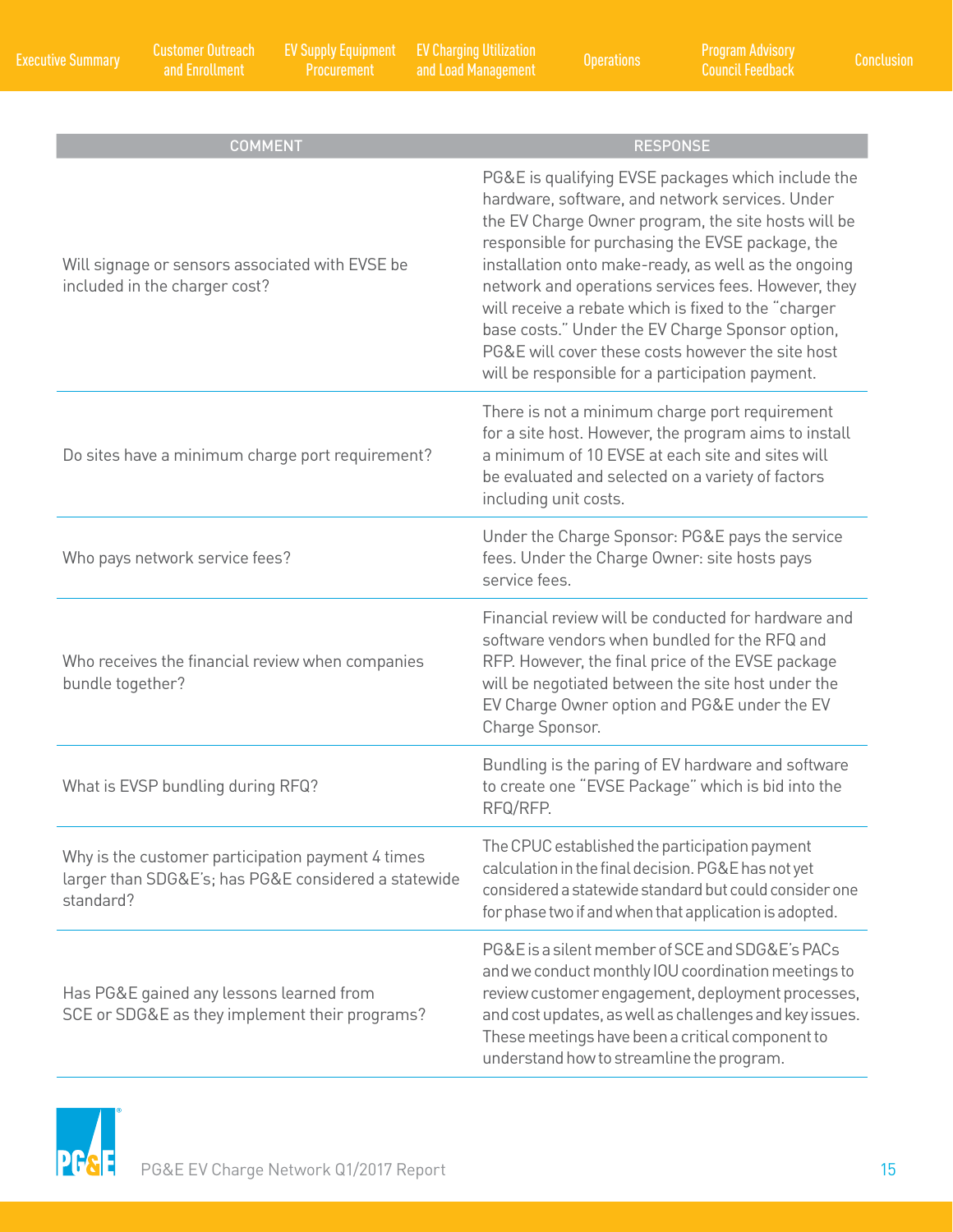# 2. Program Siting Criteria

| <b>COMMENT</b>                                                                                                                                          | <b>RESPONSE</b>                                                                                                                                                                                                                                                                                                                    |
|---------------------------------------------------------------------------------------------------------------------------------------------------------|------------------------------------------------------------------------------------------------------------------------------------------------------------------------------------------------------------------------------------------------------------------------------------------------------------------------------------|
| Ensure large companies are screened from DAC<br>workplaces-want to ensure "spirit of DAC" is retained.                                                  | PG&E will propose methods to promote the "spirit"<br>of DACs," such as screening for companies over a<br>certain size based on their annual revenues.                                                                                                                                                                              |
| Are there impacts of using different CalEnviroscreen<br>versions?                                                                                       | PG&E will continue to use the latest version as they<br>are made available and will also work to honor the<br>"spirit of DACs" when considering site hosts to the<br>degree possible.                                                                                                                                              |
| Recommend working with local government agencies to<br>provide a screen for sites with high utilization potential<br>based on agency data and planning. | PG&E aims to collaborate with a variety of partners<br>to increase community awareness, customer<br>satisfaction, and site utilization potential.                                                                                                                                                                                  |
| Recommend highlighting the top 25% of<br>CalEnviroScreen in PG&E's service territory-currently<br>only provides data for the whole state.               | PG&E intends to provide a tool online for site hosts<br>to enter their address and receive information on<br>available rebates and ownership options based<br>on DAC determinations from CalEnviroScreen.<br>PG&E will base DAC locations as the top 25% of<br>the most impacted census tracts within PG&E's<br>service territory. |

# 3. Education and Outreach Plan

| <b>COMMENT</b>                                                                                                                  | <b>RESPONSE</b>                                                                                                                                                                           |
|---------------------------------------------------------------------------------------------------------------------------------|-------------------------------------------------------------------------------------------------------------------------------------------------------------------------------------------|
| Multiple stakeholders expressed the importance of<br>customer relationship management, partnerships, and<br>thorough education. | PG&E intends to partner with community-based<br>organizations and EVSE vendors throughout the<br>program to achieve effective outreach.                                                   |
| Recommend providing links to EVSP websites to ensure<br>customers can locate providers.                                         | PG&E intends to link to qualifying vendors'<br>webpages.                                                                                                                                  |
| Recommend the program connects site hosts with<br>information to guide EVSE siting decisions.                                   | PG&E intends to host educational tools and<br>resources on the website to enhance customer<br>education.                                                                                  |
| Do workplace fleets qualify for rebates?                                                                                        | If a workplace qualifies to be a participating site<br>host, then fleet vehicles for that site may be charged.<br>The rebate for the EVSE will vary based on DAC<br>qualification status. |

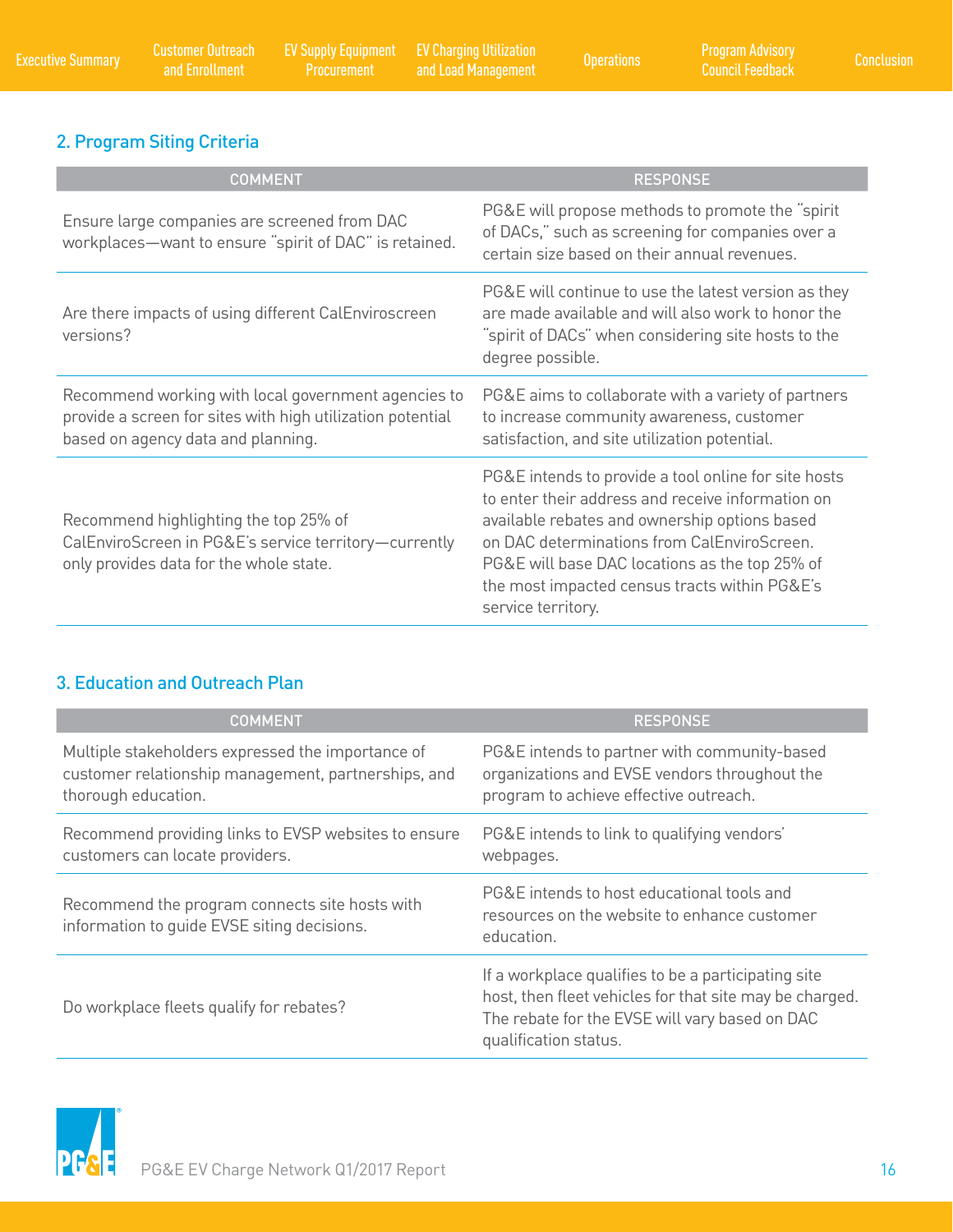EV Charging Utilization

# 4. Procurement

| <b>COMMENT</b>                                                                                                                                                                                 | <b>RESPONSE</b>                                                                                                                                                                                                                 |
|------------------------------------------------------------------------------------------------------------------------------------------------------------------------------------------------|---------------------------------------------------------------------------------------------------------------------------------------------------------------------------------------------------------------------------------|
| Some stakeholders expressed concern about<br>technical requirements for Open Charge Point Protocol<br>(OCPP) 1.5 vs OCPP 1.6, which may be a hindrance or<br>cut out participation.            | PG&E currently intends to qualify EVSE using OCPP<br>1.5 or later to communicate with a network.                                                                                                                                |
| Concern that technical requirement may be outdated for<br>OpenADR 2.0a vs 2.0b, should ensure that the charging<br>stations will be viable with changing technology and<br>industry standards. | PG&E currently intends to qualify EVSE with network<br>communications, controls and back office support<br>service with the ability to respond to utility provided<br>demand response signals via the OpenADR 2.0b<br>protocol. |
| Clarify if site hosts could pay more for EVSE than the<br>price listed in the RFQ.                                                                                                             | Site host charger costs will be in line with RFQ prices<br>but is ultimately a price determined between the<br>vendor and site host.                                                                                            |
| Will EVSE be tested during the procurement process?                                                                                                                                            | PG&E retains the right to test EVSE for technical<br>requirements established in the RFQ/RFP.                                                                                                                                   |
| Can site hosts request additional features beyond the<br>'charger base cost."                                                                                                                  | Yes, any additional features or costs beyond the<br>"charger base cost," which is used to determine<br>rebate levels, will be borne by the site hosts.                                                                          |
| Is the maximum power draw of 10W while not in use<br>per cord?                                                                                                                                 | No, the 10W power draw is per EVSE unit, regardless<br>of single-port or dual-port.                                                                                                                                             |
| Who receives a financial screening-all companies<br>in RFQ?                                                                                                                                    | All companies in the RFQ.                                                                                                                                                                                                       |
| Does the bundling make/limit the number of providers?                                                                                                                                          | Bundling is intended to provide a complete package<br>to site hosts.                                                                                                                                                            |
| Who will cover any energy or revenue losses of up<br>to 2%, EVSP, site host, or the driver?                                                                                                    | Pricing is ultimately set between the vendor and site<br>host.                                                                                                                                                                  |
| Is there any EVSP data completeness requirement?<br>What do EVSPs do in the case of network loss?                                                                                              | From the RFQ, "Suppliers will provide data on<br>charger uptime/outages. And, if network services<br>are interrupted, Suppliers will provide mechanisms<br>to store data."                                                      |
| If an ADA compliance upgrade is needed for the site,<br>who pays for this upgrade?                                                                                                             | PG&E intends to locate cost-effective sites, and to<br>the extent that ADA upgrades are within those cost<br>thresholds, PG&E will make those upgrades.                                                                         |

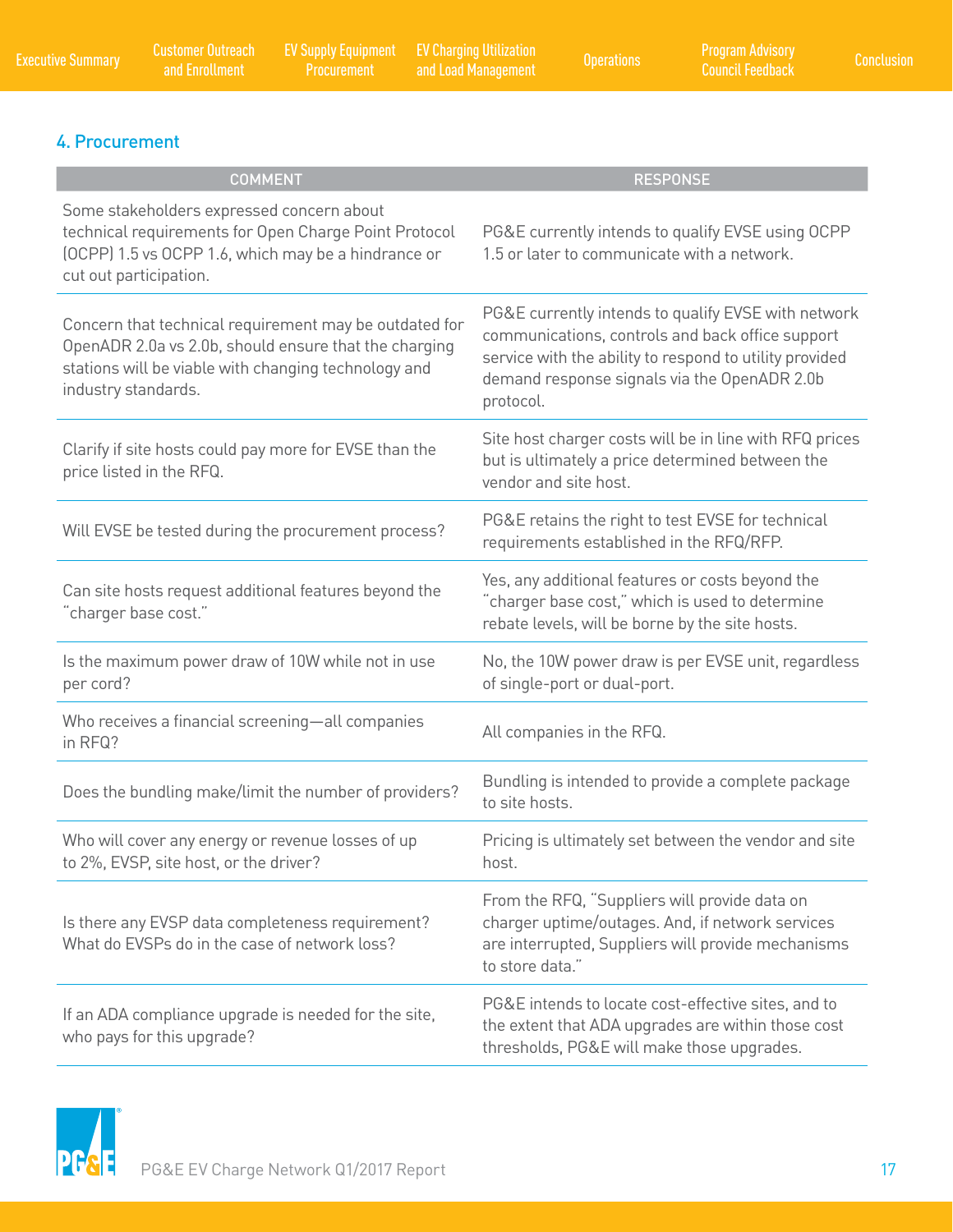# 8.2 Direct Program Advisory Comments

Additional comments submitted by PAC stakeholders, provided verbatim:

| ORGANIZATION:                       | <b>Sonoma County Transportation Authority</b> |
|-------------------------------------|-----------------------------------------------|
| <b>ORGANIZATION REPRESENTATIVE:</b> | <b>Brant Arthur</b>                           |
| <b>REPRESENTATIVE TITLE:</b>        | <b>Community Affairs Specialist</b>           |

#### **General Program Comments:**

The program should work together with local organizations to be most cost effective by using local knowledge to highlight the areas of the distribution grid that are least constrained in the areas of greatest need.

#### **Program Siting Criteria:**

The program should work with transportation agencies to provide an additional screen for sites that are more likely to be more highly utilized based on long-term planning, transportation/land-use data and the needs of local jurisdictions.

The program should provide a resource highlighting the top 25% of CalEnviroScreen in PG&E's service territory. The CalEnviroScreen tool only provides data for the whole state.

#### **Education and Outreach Plan:**

The program should work through community based organizations to achieve more effective outreach.

The program should connect site hosts with information to guide EVSE siting decisions:

- The number and type of chargers to install
- Estimating costs
- Evaluating value of EVSE investment

| ORGANIZATION:                       | <b>The Greenlining Institute</b> |
|-------------------------------------|----------------------------------|
| <b>ORGANIZATION REPRESENTATIVE:</b> | Joel Espino                      |
| <b>REPRESENTATIVE TITLE:</b>        | Legal Council                    |

#### **General Program Comments:**

Incorporate lessons learned from SCE's Charge Ready pilot, which reports difficulty signing up MUDs in disadvantaged communities. Property managers are pointing to the lack of EVs at their MUDs as a reason not to participate. I suggest formal partnerships with Community Housing Development Corporation in Richmond for targeting MUDs serving low and moderate income populations. They administer the low-income EV financing assistance program funded through CARB. Also a formal partnership with Valley CAN. They administer the scrap and replace program in the central valley. I also suggest door knocking in a few MUD locations to educate low and moderate-income tenants on benefits of EVs and incentives and gather of letters of interest in EVs and use them to persuade property managers to participate in the EV Charge Network.

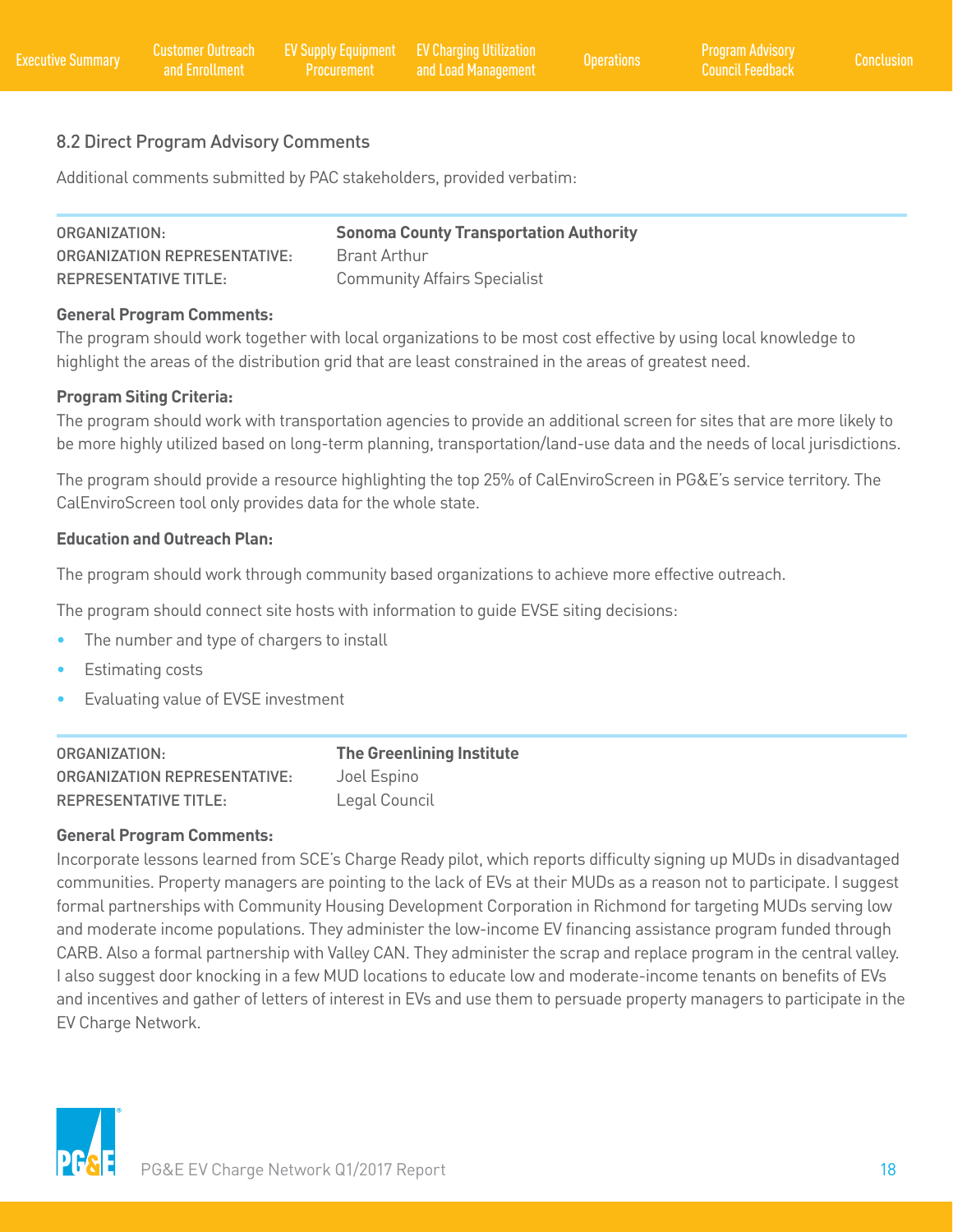#### **Education and Outreach:**

Comments forthcoming. Draw from lessons learned in SDG&E and SCE. Especially around targeted marketing in disadvantaged communities.

#### **Additional Comments:**

Greenlining agrees with TURN's proposal to limit rebate of large workplaces in DACs (disadvantaged communities). CalEnviroScreen is a good tool (not flawed) for what it is intended to do, which is to identify the census tracts in CA most burdened by pollution and socioeconomic factors. Like any tool it has limitations but those are constantly being addressed as seen by CalEnviroScreen 3.0. Greenlining, unfortunately, did not agree with the decision's definition to define DAC as the top 25% CalEnviroScreen census tracts per PG&E's service territory, instead of using the statewide definition. There are hundreds of millions of dollars on the light-duty and heavy-duty EV incentive side and those benefits use the statewide DAC definition to target investments. Greenlining wants to see a multiplier effect of benefits with alignment of targeted infrastructure with those programs. We look forward to working with PG&E and the PAC to find other ways to align PG&E's program with CARB's low-carbon transportation investments.

| ORGANIZATION:                       | <b>FreeWire Technologies, Inc.</b> |
|-------------------------------------|------------------------------------|
| <b>ORGANIZATION REPRESENTATIVE:</b> | <b>Arcady Sosinov</b>              |
| <b>REPRESENTATIVE TITLE:</b>        | CEO.                               |

#### **Program Siting Criteria:**

We agree with the proposed siting criteria. Furthermore Freewire Technologies proposes to add temporarily hardwired solutions to increase customer choice. By temporarily hardwired solutions we mean infrastructure that can be removed from the site with a reasonable effort by experts. This solutions can still by installed in such way that they can not be taken off the site without PG&E receiving notice of it.

The current site eligibility process prevents site owner on contaminated soil to participate in the program even though this could significantly improve the adoption within disadvantaged communities and help to achieve the goal of 15% of all site locations.

Avoiding construction by using temporary hardwired solutions would also further reduce the infrastructure implementation costs for those communities and would result in a fair choice between customer and PG&E owned equipment. Adding the proposed solution would not result in any service interruptions or reduction in service quality for the EV-driver but may enable a much higher share of site owner to participate in the program.

A more flexible charging solution can also create benefits for ADA accessible parking as it can service multiple parking spots that are ADA accessible without blocking them for EV charging at all times.

#### **Procurement:**

Freewire Technologies would like to request clarification of the terms "hard-wired" as well as "stationary" as these terms are not defined in the CPUC filings and respective regulations.

We do see a measurable benefit in temporarily hardwired solutions that pose significantly lower cost to provide makeready infrastructure, installation and setup ultimately benefiting the rate payer. As stated in the siting criteria section we see no reduction in service offering or quality for the driver but significant benefits for the site owner as it would

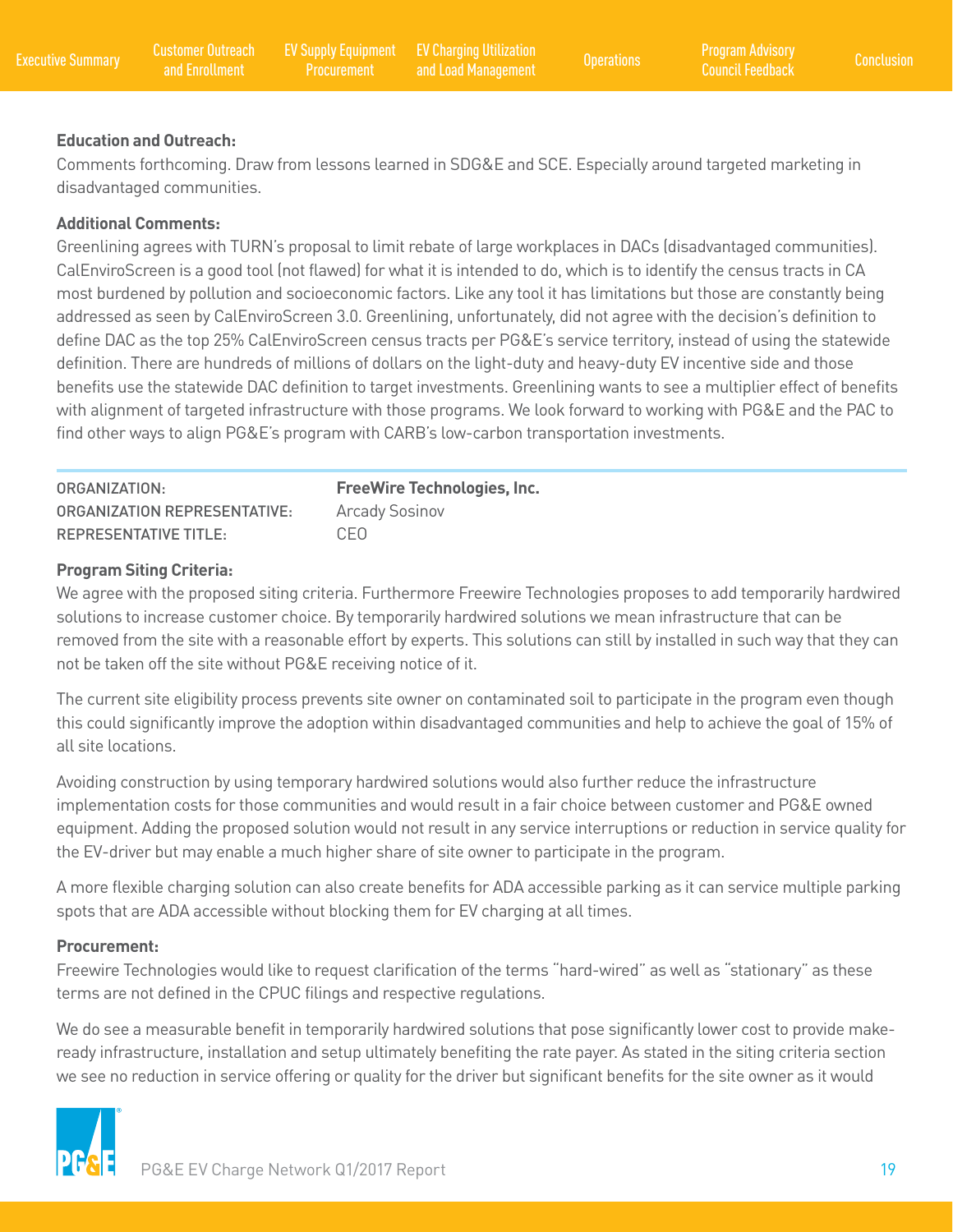broaden the site options. We also do not see any technical barriers as the proposed solution would go through the same thorough certification process as required by PG&E.

We further would like to comment that by adding the temporarily hardwired solution PG&E would enable especially disadvantaged communities on contaminated soil that are now by default excluded from participation.

| ORGANIZATION:                | <b>Powertree Services Inc.</b> |
|------------------------------|--------------------------------|
| ORGANIZATION REPRESENTATIVE: | <b>Stacey Reineccius</b>       |
| <b>REPRESENTATIVE TITLE:</b> | C.EO                           |

# **General Program Comments:**

The program appears to have many positive aspects but some adjustments would be worthwhile to ensure success.

Given the program size and potential it will be very important if not critical to partner with in-field groups and companies whose expertise will resolve the gaps in the EV Charge program.

Current marketing approaches look, as one participant said "like all my customers will go into a black hole". Customer relationship protection must be addressed to assure willing collaboration.

### **Program Siting Criteria:**

The current siting criteria as written seem too inflexible. For example:

- Many sites esp MUDs will not have the willingness or interest in placing a second service into their property. Consideration should be provided for use of existing service panels if possible.
- The criteria of 10 EVSE per site is likely to be a significant barrier to adoption as many sites, especially in urban environments, will not be able to or be willing to allocate that many parking spots. Adjusting this criteria to address "EVs served or EVs enabled" coupling with a higher power requirement would be more beneficial.

#### **Education and Outreach Plan:**

Links to EVSP and provider websites should be ensured to help address the customer control question raised earlier.

### **Procurement:**

The pricing of the rebate in the case of customer owned equipment can be gamed to exclude more feature rich equipment that customers may want. Since the rebate is 50% of the lowest cost equipment which is likely to be least feature capable care needs to be taken to assure a single vendor does not under price their equipment and so remove choices that Customers may need to be successful.

### **Additional Comments:**

Interconnection is a very important issues for both cost, time and competitive fairness per PU740.3. The mention of a 30 day process for full construction is hard to believe given real world experiences showing 12-18 month lead times from PG&E Field work and quotes. SCE EVSE program examples are over 12 months and counting.

If this can be achieved it is critical for the whole industry that such speed of installation and upgrade be available to all EVSE installers and NOT JUST this program.

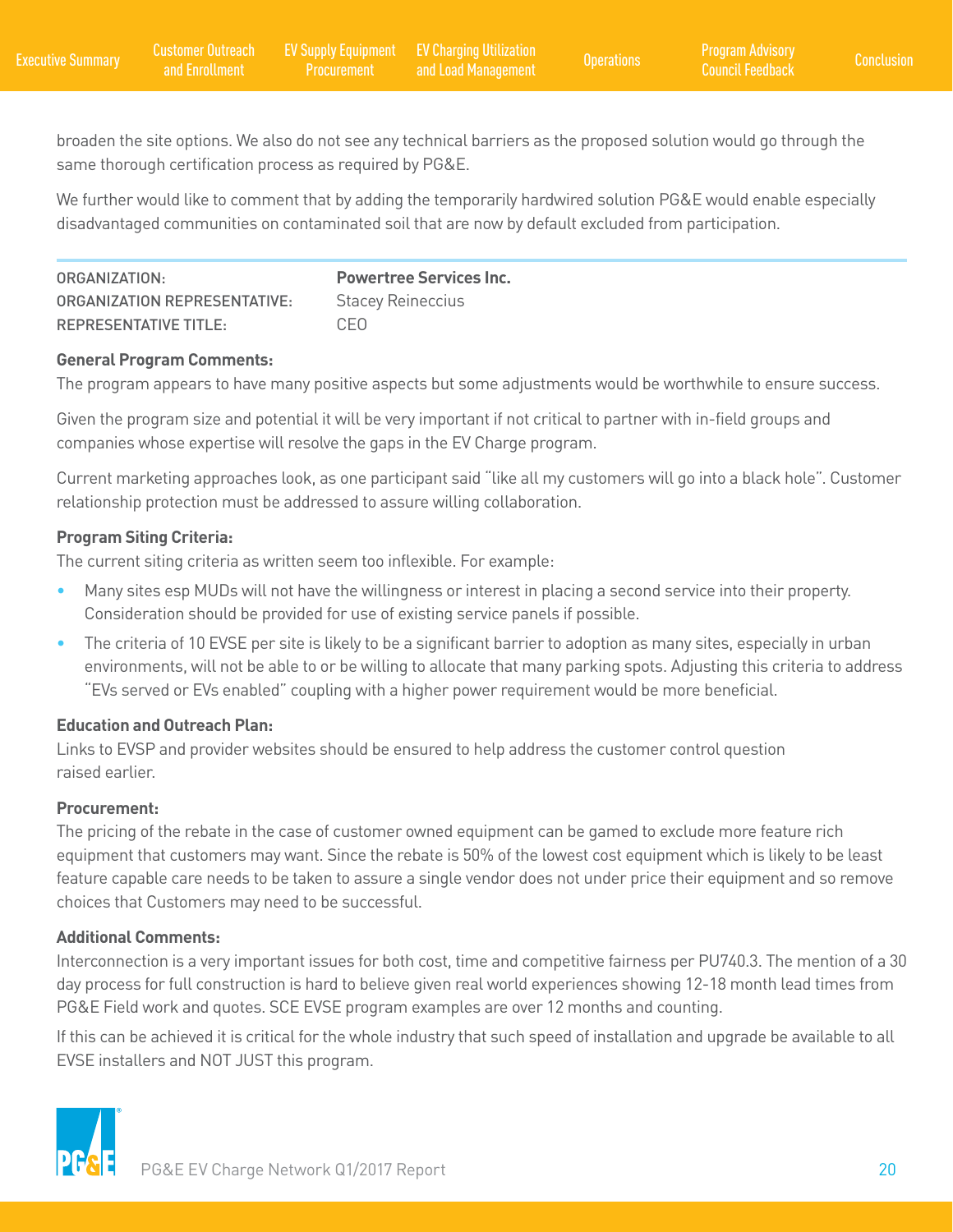ORGANIZATION: **Shell New Energies**  ORGANIZATION REPRESENTATIVE: Phillip Villagomez REPRESENTATIVE TITLE: Business Development Manager

#### **General Program Comments:**

Shell appreciates the opportunity to participate in this infrastructure program as we continue to support programs that are open to consumer choice and open competition. We do encourage PG&E to open participation in all program options to all certified vendors and not just two or three selected vendors.

Shell does not support the rule requiring network service providers to provide payment solutions as we see this as an administrative burden that should not be required of vendors since a majority of program locations will not be open to the general public.

Shell encourages PG&E to monitor program participation to ensure an adequate level of participation from both vendors and community participants.

#### **Education and Outreach Plan:**

Shell supports efforts by PG&E to continue to promote EV education and outreach as part of this program.

### 8.3 Description of Program Operational Metrics

The section below provides a summary of the metrics that will be included in subsequent reports, once data becomes available.

### PG&E Operational Metrics:

As data is made available, we intend to provide the following metrics:

- Total estimated pilot costs and remaining budget
	- › Actual and projected installation costs
	- › Actual and projected infrastructure costs
- Total applications received
- Total number of sites installed
- EVSE's installed by make and model
- Deployment breakdown (by MUD, Workplace, DAC)
- Total actual construction costs for PG&E infrastructure (Make Ready)
- Average actual construction cost for PG&E infrastructure per site (Make Ready)
- Total actual construction costs for PG&E infrastructure including charger costs (Turnkey)
- Average actual construction costs for PG&E infrastructure including charger costs (Turnkey)
- Operating costs



PG&E EV Charge Network Q1/2017 Report 21